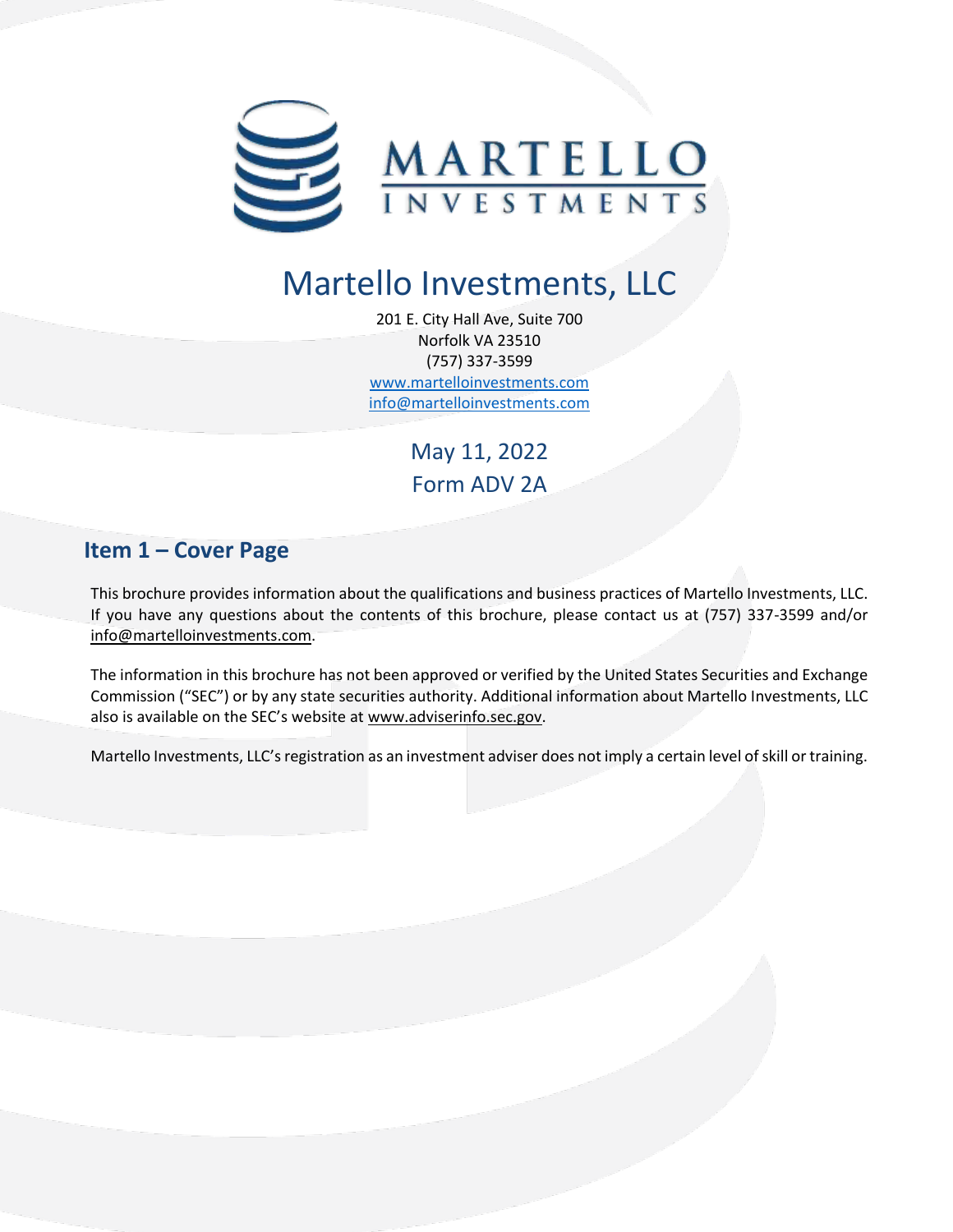# <span id="page-1-0"></span>**Item 2 – Material Changes**

Last Annual Update: March 21, 2022

Summary of Material Changes

This section will be updated as required in the event any material changes are made to the Martello Investments, LLC Firm Brochure (the "Brochure"):

• The firm has updated Client Referrals under Item 14.

#### Delivery Requirements

We will provide a summary of any material changes to this Brochure to our clients at least annually, within 90 days of our fiscal year end. Furthermore, we will provide our clients with other interim disclosures about material changes as necessary.

A complete copy of our current Form ADV Part 2A and/or 2B may be requested free of charge by contacting us by telephone at (757) 337-3599 or by email at info@martelloinvestments.com.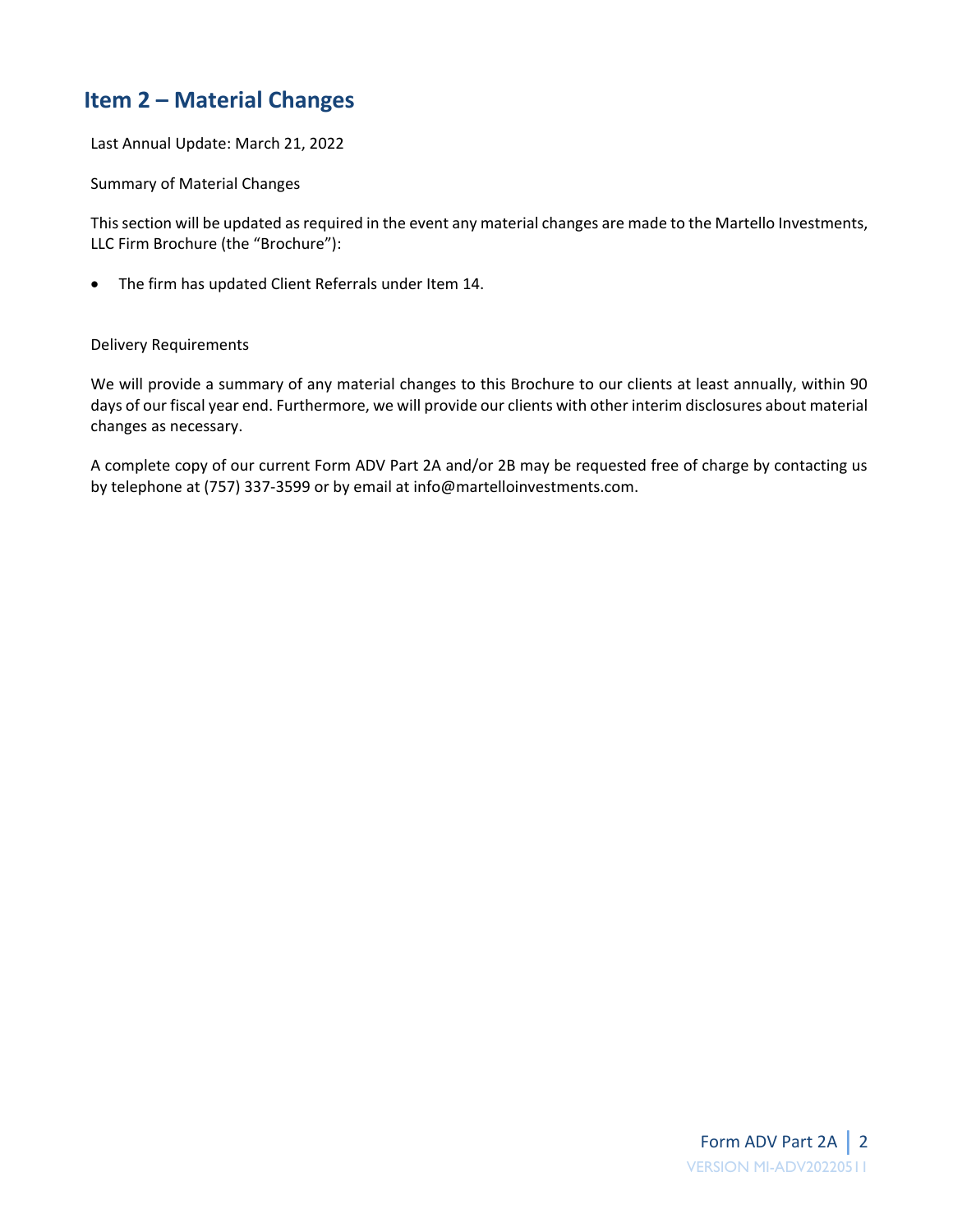# <span id="page-2-0"></span>Item 3 - Table of Contents

# **Contents**

| Item 11 - Code of Ethics, Participation or Interest in Client Transactions, and Personal Trading 19 |  |
|-----------------------------------------------------------------------------------------------------|--|
|                                                                                                     |  |
|                                                                                                     |  |
|                                                                                                     |  |
|                                                                                                     |  |
|                                                                                                     |  |
|                                                                                                     |  |
|                                                                                                     |  |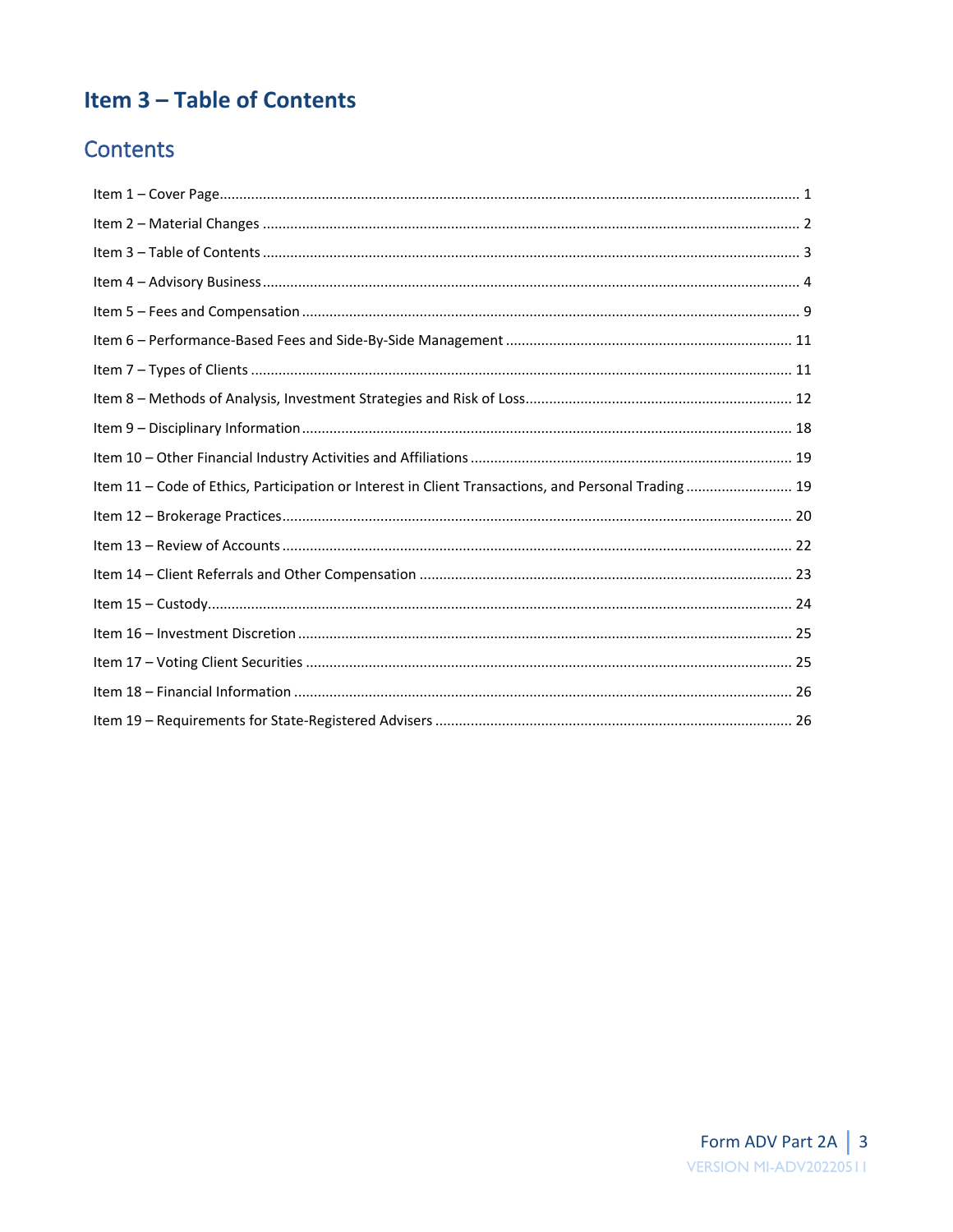# <span id="page-3-0"></span>**Item 4 – Advisory Business**

### **FIRM DESCRIPTION**

Martello Investments, LLC (hereinafter referred to as "Martello", "we", "us", or "our firm") is a Virginia limited liability company with its principal office located in Norfolk, VA and has been in business as a registered investment adviser since 2017. Martello is 100% owned by Charles Culver and Arthur Grizzle. We offer fee-only investment management and financial planning services.

As a registered investment adviser and fee-only advisor, we are a fiduciary to you, our client, meaning we have a fundamental and legal obligation to act and provide investment advice that is in your best interest. Should any material conflicts of interest exist that might affect the impartiality of our investment advice, they will be disclosed to you in this Brochure. We urge you to review this Brochure carefully and consider our qualifications, business practices and the nature of our advisory services before becoming our client.

As of December 2021, Martello manages \$4,118,182 of client assets on a discretionary basis and \$21,542,282 of client assets on a non-discretionary basis.

### **ADVISORY PROGRAMS**

Martello offers a wide variety of investment advisory services to corporate and public retirement plans, endowments and foundations, trusts, and individuals.

Our advisory services are offered through certain individuals who have registered with Martello as its investment adviser representatives ("advisors"). Clients should refer to such advisor's Form ADV Part 2B (the "Brochure Supplement") for more information about their qualifications.

Martello's advisory services are tailored to the needs of our clients based on their individual investment objectives, risk tolerance, cash or income needs, and any investment restrictions. Although Martello seeks to accommodate any reasonable investment restrictions or guidelines set by our clients, we may at our discretion decline to accommodate certain investment restrictions that are incompatible with our firm's investment philosophy or that may have an adverse effect on our ability to manage client accounts.

Our advisors may offer all or any combination of the advisory services described below to our clients:

#### Investment Management Services

Working closely with an advisor, Martello will interview you to determine your investment objectives, risk tolerance, desired return parameters, and other factors and preferences.

Based on our understanding of your needs, we then invest your portfolio. We do not provide identical advice to every client, though we may employ similar strategies and purchase similar securities in other client accounts. Your preferences, investment criteria, time horizon, and risk tolerance will determine the investments and the investment strategies we select for you.

For example, if you want to focus on:

• Capital Growth: We may invest part of your portfolio in internal strategies (described below) that utilize exchange-traded funds (ETFs) or, for qualified clients with assets and/or income sufficient to do so, for whom it is appropriate, we may invest part of your portfolio in private funds that offer risk and return characteristics unique to the publicly available investment universe.

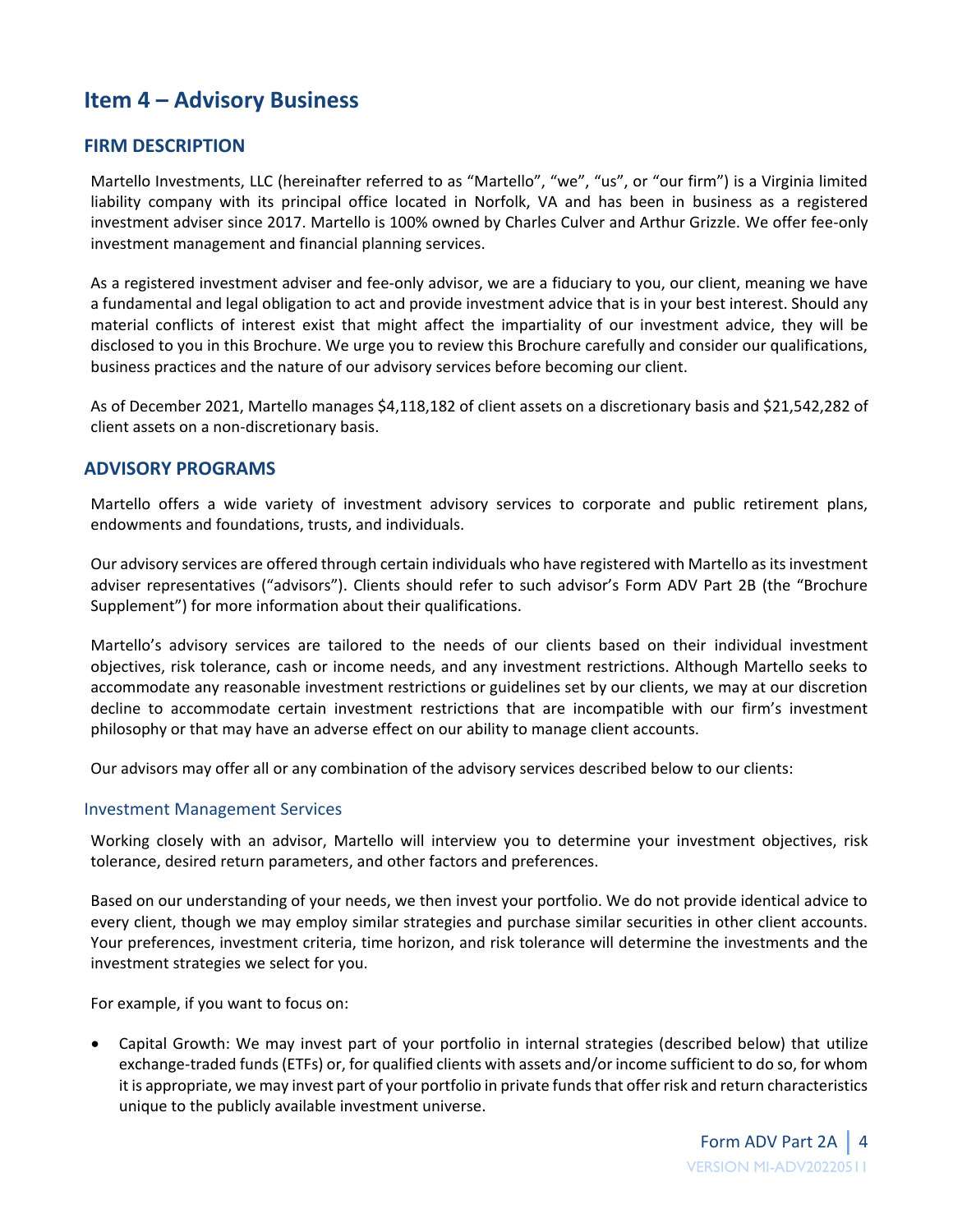• Owning individual equity securities: We may invest in a diversified portfolio of individual equity securities that match your risk and return characteristics and fit your personal investment outlook or investment goals, such as owning companies that have female board members.

Martello generally exercises discretionary authority where we manage investment portfolios without client consultation after the initial establishment of the client's investment objectives and develop an appropriate asset allocation with the client. Martello receives discretionary authority from our clients through our Investment Management Agreement at the outset of our advisory relationship.

In general, a "Qualified Client" is:

(1) a natural person or company who at the time of entering into such agreement has at least \$1,000,000 under the management of the investment adviser;

(2) a natural person or company who the adviser reasonably believes at the time of entering into the contract: (A) has a net worth of jointly with his or her spouse of more than \$2,100,000 excluding the value of the client's primary residence; or (B) is a qualified purchaser as defined in the Investment Company Act of 1940, §2(a)(51)(A) (15 U.S.C. 80a-2(51)(A)); or

(3) a natural person who at the time of entering into the contract is: (A) An executive officer, director, trustee, general partner, or person serving in similar capacity of the investment adviser; or (B) An employee of the investment adviser (other than an employee performing solely clerical, secretarial, or administrative functions with regard to the investment adviser), who, in connection with his or her regular functions or duties, participates in the investment activities of such investment adviser, provided that such employee has been performing such functions and duties for or on behalf of the investment adviser, or substantially similar function or duties for or on behalf of another company for at least 12 months.

#### Nondiscretionary Portfolio Monitoring Services

Martello provides nondiscretionary advice to clients regarding their portfolios. This advice depends upon the needs of the client. Clients that engage Martello's non-discretionary investment advisory services must understand that Martello cannot transact in a nondiscretionary client account without obtaining prior consent to such transaction(s) from the client or receiving an order from the client to transact in the account. Thus, in the event Martello would like to make a transaction for a client's account (including in the event of an individual holding correction or a general market correction), and the client is unavailable, Martello will be unable to transact in the account without first obtaining the client's consent.

#### Financial Planning Services

To the extent requested by a client, Martello offers financial planning services to its clients. Services and recommendations provided (if any) are specific to each client engagement, and the cost is typically included in the normal investment advisory fee charged (with any exceptions agreed upon in advance). Planning services may include a customized written financial plan to be reviewed and updated (as agreed to by Martello and the client), ongoing financial planning services offered in conjunction with investment advisory services, or ad hoc planning as needed or requested by the client. Martello can also help with the implementation of planning recommendations as needed or requested by the client. Implementation may include working with a client's other professionals, such as attorneys, CPAs, brokers, and insurance agents. Implementation of recommendations is always at the client's discretion.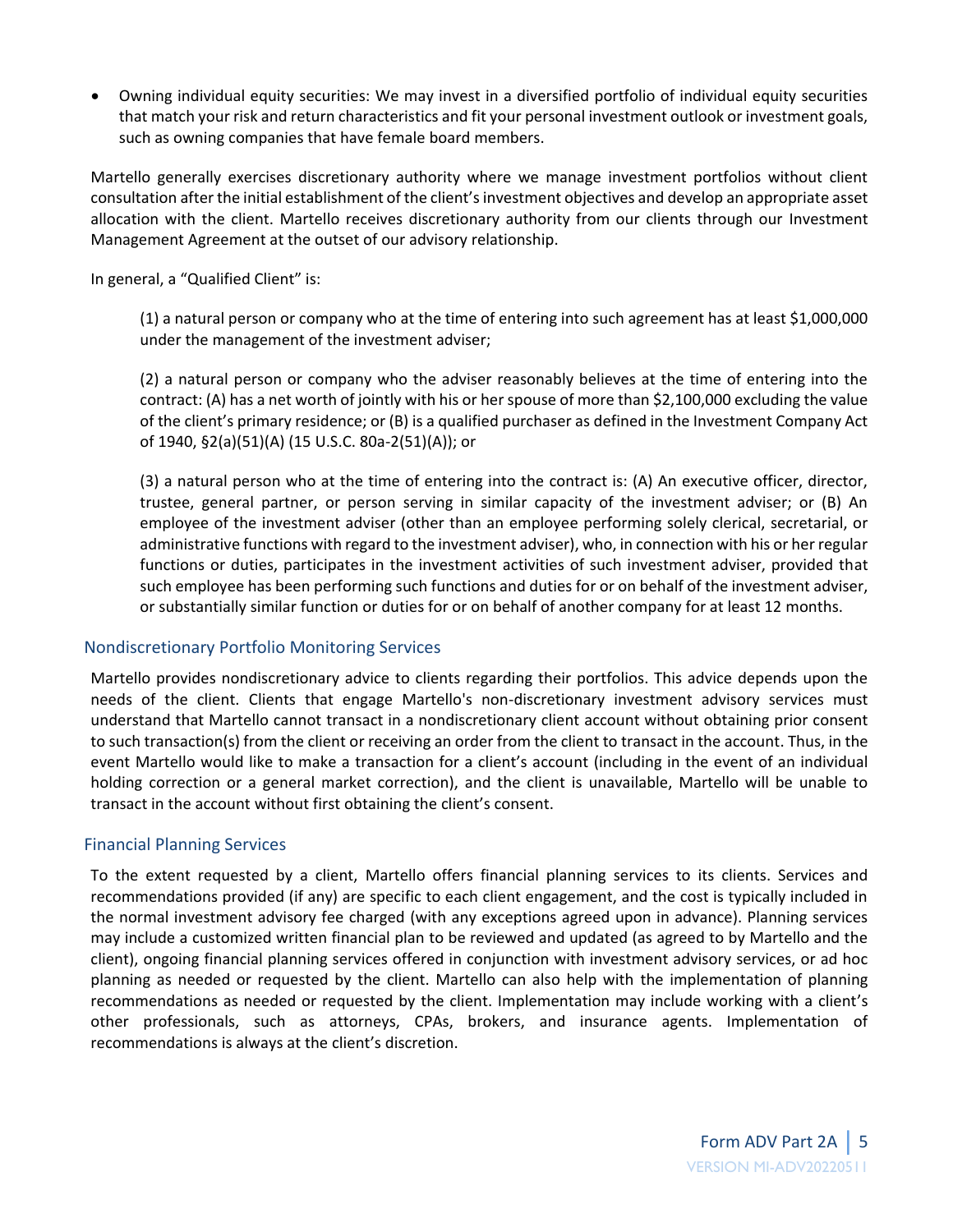#### Asset Allocation Studies

Martello assists in the development and preparation of asset allocation studies and investment policy statements, typically using the liquidity requirements, performance goals, risk tolerance levels, and asset liability modeling as applicable, as described to Martello by the client to help develop solutions.

#### Alternative Investment Consulting Services

Martello may recommend that certain clients authorize the active discretionary management of a portion of their assets by and/or among certain independent managers. Martello will identify appropriate managers based on the stated investment objectives of the client and will perform due diligence on the investment manager, its personnel, and its strategy or strategies as well as the strategy's fit within the portfolio prior to recommending the investment manager to the client. Clients must enter into a separate written agreement with any independent manager. Martello will continue to monitor and review the client's account performance and may recommend the hiring and firing of independent managers. Martello charges an annual advisory fee which is based upon a percentage of the market value of the assets being managed by the independent manager. This fee is the same fee charged for discretionary investment management services, which is detailed in Item 5 of this document. Factors that Martello considers in recommending independent managers include management style, performance, reputation, financial strength, reporting, pricing, and research. The investment management fees charged by any independent manager (and the broker-dealer/custodian of the client's assets) will generally be in addition to Martello's investment advisory fee set forth below. The independent manager will generally be responsible for selecting the broker-dealer for the client's assets and will retain best-execution responsibility.

#### Implementation/Reimplementation of Investment Policy Statements

Martello offers discretionary investment management of plans by identifying opportunities to lower costs by replacing higher-cost investment managers/mutual funds with managed portfolios of low-cost ETFs and ETNs. This service is available for both taxable and non-taxable clients. Martello will manage the investment of client assets in their account (the "Account") in ETFs, ETNs, and cash or cash equivalents and will monitor allocations to ensure they remain within the boundaries of the Investment Policy Statement.

Exchange Traded Notes (ETNs) are unsecured, unsubordinated debt securities that were first issued by Barclays Bank PLC. This type of debt security differs from other types of bonds and notes because ETN returns are based upon the performance of a market index minus applicable fees, no period coupon payments are distributed and no principal protections exists. The purpose of ETNs is to create a type of security that combines both the aspects of bonds and exchange traded funds (ETF). Similar to ETFs, ETNs are traded on a major exchange, such as the NYSE during normal trading hours. However, investors can also hold the debt security until maturity. At that time the issuer will give the investor a cash amount that would be equal to principal amount (subject to the day's index factor). One factor that affects the ETN's value is the credit rating of the issuer. The value of the ETN may drop despite no change in the underlying index, instead due to a downgrade in the issuer's credit rating

### Signal Provider Services

We provide propriety investment recommendations ("signals") to clients on a periodic basis. The signals indicate the model asset mix among various investment categories and the recommended trades to achieve that mix. Clients may use the signals provided by our firm to manage their accounts. Clients using these services retain exclusive responsibility for making the determination of whether to implement any of the signals in their accounts. Martello does not manage or exercise investment discretion or trading authority over these accounts.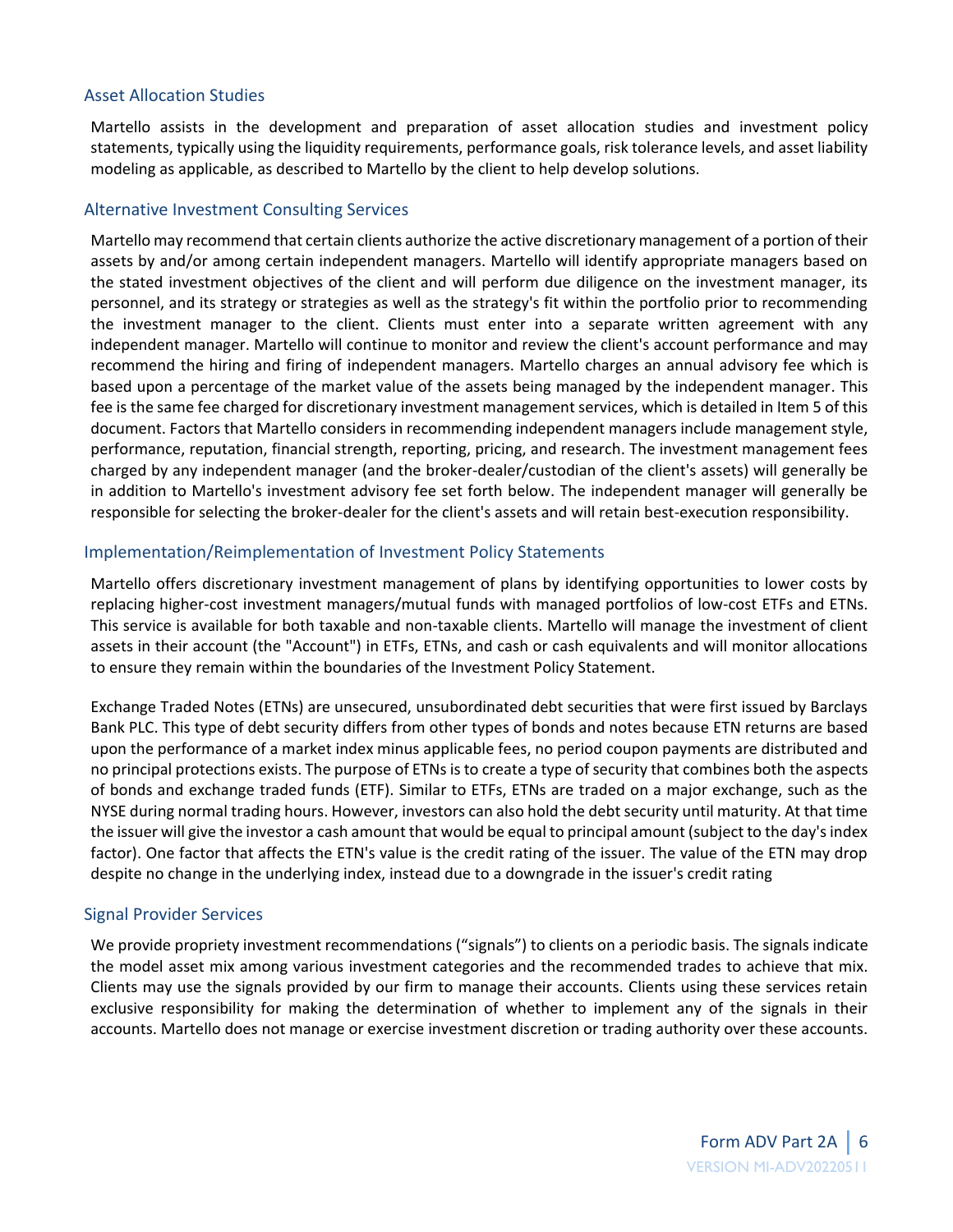### **DISCLAIMERS REGARDING ADVISORY PROGRAMS**

#### Limited Consulting Services

Martello provides limited consulting services regarding investment related matters (such as analysis of specific securities, types of securities and markets) or non-investment related matters (such as estate, tax, or insurance planning). Neither Martello, nor any of its representatives, serves as an attorney, accountant, or licensed insurance agent, and no portion of Martello's services should be construed as legal, accounting, or insurance sales activity. To the extent requested by a client, Martello may recommend the services of other professionals for certain non-investment implementation purposes (e.g. attorneys, accountants, insurance agents). The client is under no obligation to engage the services of any recommended professional. The client retains absolute discretion over all implementation decisions and is free to accept or reject any recommendation from Martello. If the client engages any recommended professional and a dispute arises, the client agrees to seek recourse exclusively from and against the engaged professional. It remains the client's responsibility to promptly notify Martello if there is ever any change in their financial situation or investment objectives so Martello can review, and if necessary, revise its previous recommendations.

#### Limitations of Activities and Liability

Clients that determine to engage Martello for retirement plan services must acknowledge that Martello does not generally provide personalized investment advice to any plan participant. In addition, plan participants are responsible for implementing any transactions that may be necessary or appropriate in their own individual account. Martello does not act as an agent in connection with: (a) establishing or terminating client accounts with independent managers, (b) providing purchase or sale instructions to custodians, (c) providing investment or withdrawal instructions to investment management companies, (d) providing or relaying wire transfer instructions relating to the settlement of transactions, or (e) advising on or voting proxies. Martello will not be liable for any failure relating to the issuance, delivery, accuracy, or completeness of such instructions in effecting any such securities transactions.

#### Retirement Rollovers

A client or prospective client leaving an employer typically has four options regarding an existing retirement plan (and may engage in a combination of these options): (i) leave the money in the former employer's plan, if permitted, (ii) roll over the assets to the new employer's plan, if one is available and rollovers are permitted, (iii) roll over to an Individual Retirement Account ("IRA"), or (iv) cash out the account value (which could, depending upon the client's age, result in adverse tax consequences). If Martello recommends that a client roll over their retirement plan assets into an account to be managed by Martello, such a recommendation creates a conflict of interest if Martello will earn an advisory fee on the rolled over assets. No client is under any obligation to roll over retirement plan assets to an account managed by Martello. Martello's Chief Compliance Officer, Charles Culver, remains available to address any questions that a client or prospective client may have regarding the conflict of interest presented by such rollover recommendation.

#### Unaffiliated Private Investment Funds

Martello may also provide investment advice regarding unaffiliated private investment funds. Martello, on a nondiscretionary basis, may recommend that certain qualified clients consider an investment in unaffiliated private investment funds. Martello's role relative to the private investment funds is limited to its initial and ongoing due diligence and investment monitoring services. If a client determines to become a private fund investor, the amount of assets invested in the funds may be included as part of "assets under management" for purposes of Martello calculating its investment advisory fee. Martello's clients are under absolutely no obligation to consider or make an investment in any private investment fund. Private investment funds generally involve various risk factors, including, but not limited to, potential for complete loss of principal, liquidity constraints and lack of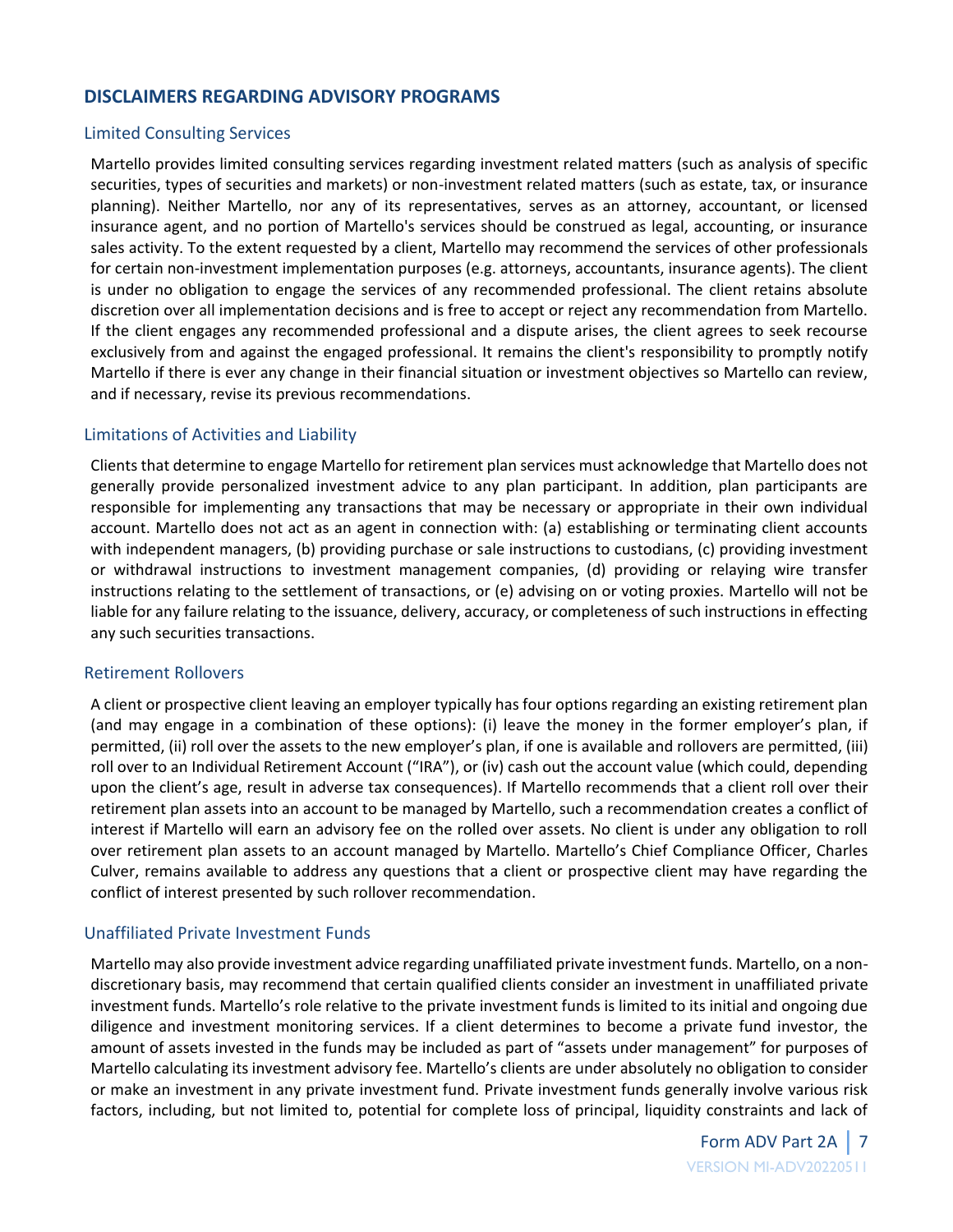transparency, a complete discussion of which is set forth in each fund's offering documents, which will be provided to each client for review and consideration. Unlike liquid investments, private investment funds do not provide daily liquidity or pricing. Each client will be required to complete a Subscription Agreement, pursuant to which the client shall establish that it is qualified for investment in the fund and acknowledges and accepts the various risk factors that are associated with such an investment.

#### Valuation

In valuing the assets of any private investment fund, Martello relies on the most recent valuations provided by the fund sponsors. When a fund sponsor or underlying investment has not provided any updated valuations, Martello will use the purchase price as the value of the investment. If the fund provides an updated valuation after its purchase, then the statement will reflect that updated value. Martello will continue to use the updated value until the fund provides a further updated value. The current value of a private investment fund could be significantly more or less than the original purchase price or the price reflected in any client report.

#### Wrap Fee Programs

Martello does not participate in any wrap fee programs.

#### Important Note

It is the client's responsibility to ensure that Martello is promptly notified if there are ever any significant changes to their financial situation, goals, objectives or needs so we can review our previous recommendations and make any necessary adjustments.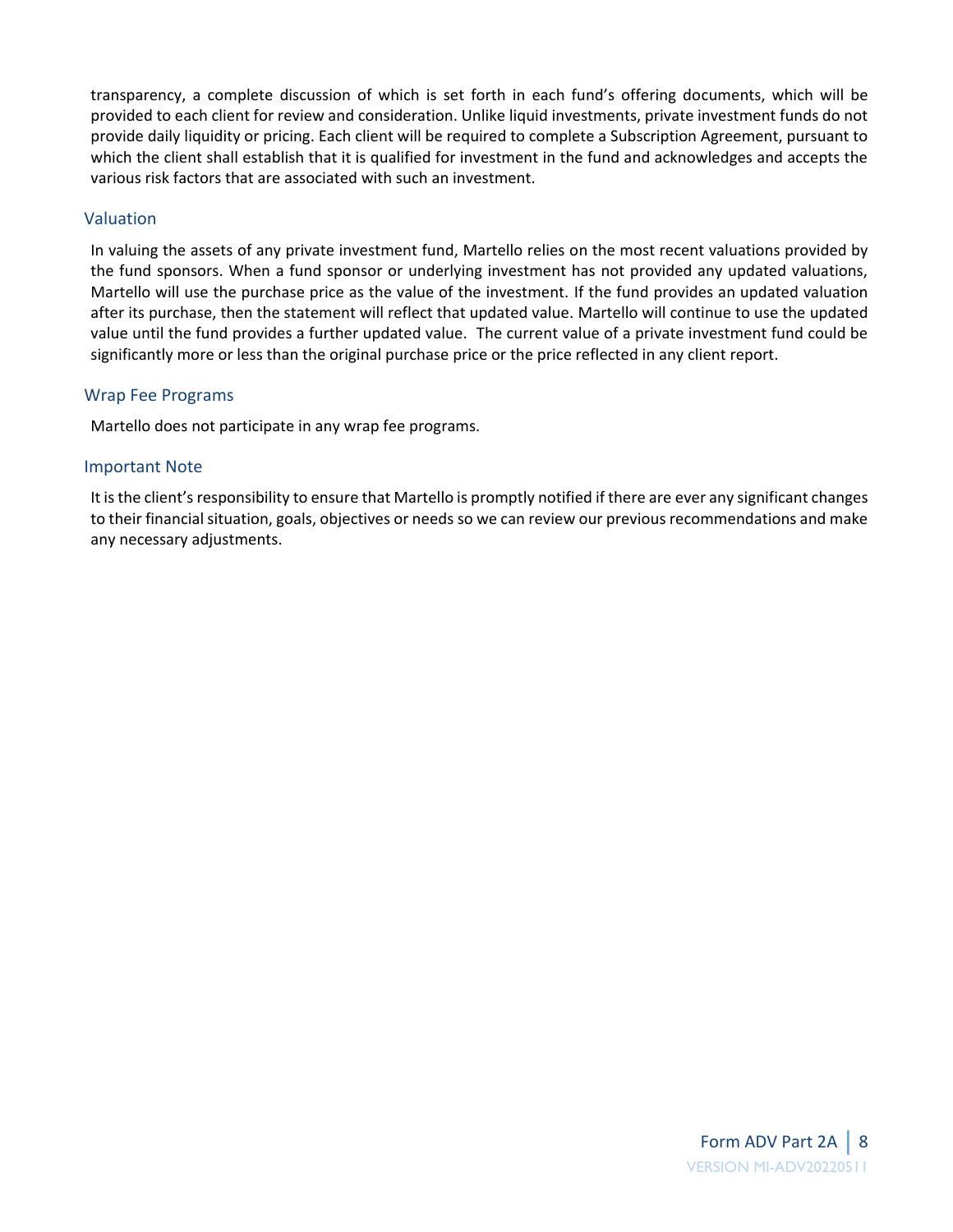# <span id="page-8-0"></span>**Item 5 – Fees and Compensation**

### **ADVISORY FEES**

The following information describes how Martello is compensated for the advisory services we provide to our clients. The specific manner in which fees are charged and the compensation we receive may differ between clients depending upon the individual Engagement Agreement with each client. Martello reserves the right to negotiate our compensation with clients depending on the scope of our advisory relationship, and we may charge higher or lower fees than may be available from other firms for comparable services. Martello has the general discretion to waive all or a portion of our fees, but typically only exercises this discretion for our employees or family.

#### Fees for Investment Management Services

In consideration for providing investment management services, Martello charges an annual asset-based fee. This table describes the fees that we customarily apply to your account.

| <b>Dollar Amount</b>       | Percentage Charged Annually |
|----------------------------|-----------------------------|
| \$500,000 and less         | 1.25%                       |
| \$500,001 - \$2,000,000    | 1.00%                       |
| \$2,000,001 - \$5,000,000  | 0.80%                       |
| \$5,000,001 - \$10,000,000 | 0.60%                       |
| \$10,000,000 and over      | 0.40%                       |

These fees are based on the client's assets under management ("AUM") as valued by the custodian.

Martello generally withdraws fees directly from the client's brokerage accounts with client's written authorization on a quarterly basis in arrears.

#### Fees for Nondiscretionary Portfolio Management Services

Martello charges an annual asset-based fee of up to 0.40% based upon the market value of the clients' assets under management ("AUM") as valued by the custodian. Martello generally withdraws fees directly from the client's brokerage accounts with client's written authorization or otherwise bills clients directly on a quarterly basis in arrears.

#### Fees for Financial Planning Services

Our normal practice is to offer financial planning services as an add-on service to our discretionary or nondiscretionary investment management services. Thus, the fee you pay for investment management includes financial planning, to the extent requested by the client and subject to a minimum annual fee. This minimum annual fee is between \$2,000 and \$10,000, depending on the scope, scale, and complexity of the financial planning services requested by the client. If the minimum annual fee requires additional payment by the investment management client, Martello will discuss and agree upon any additional fees with the client prior to the commencement of the financial planning engagement. In the case where Martello is asked to provide financial planning services for one for whom Martello does not provide investment management services, Martello may decline to provide financial planning services. If Martello does proceed with a financial planning engagement without providing investment management services, the financial planning fee will be between \$2,000 and \$10,000, depending on the scope, scale, and complexity of the financial planning services requested by the client. Such fees will similarly be discussed and agreed upon prior to the commencement of the financial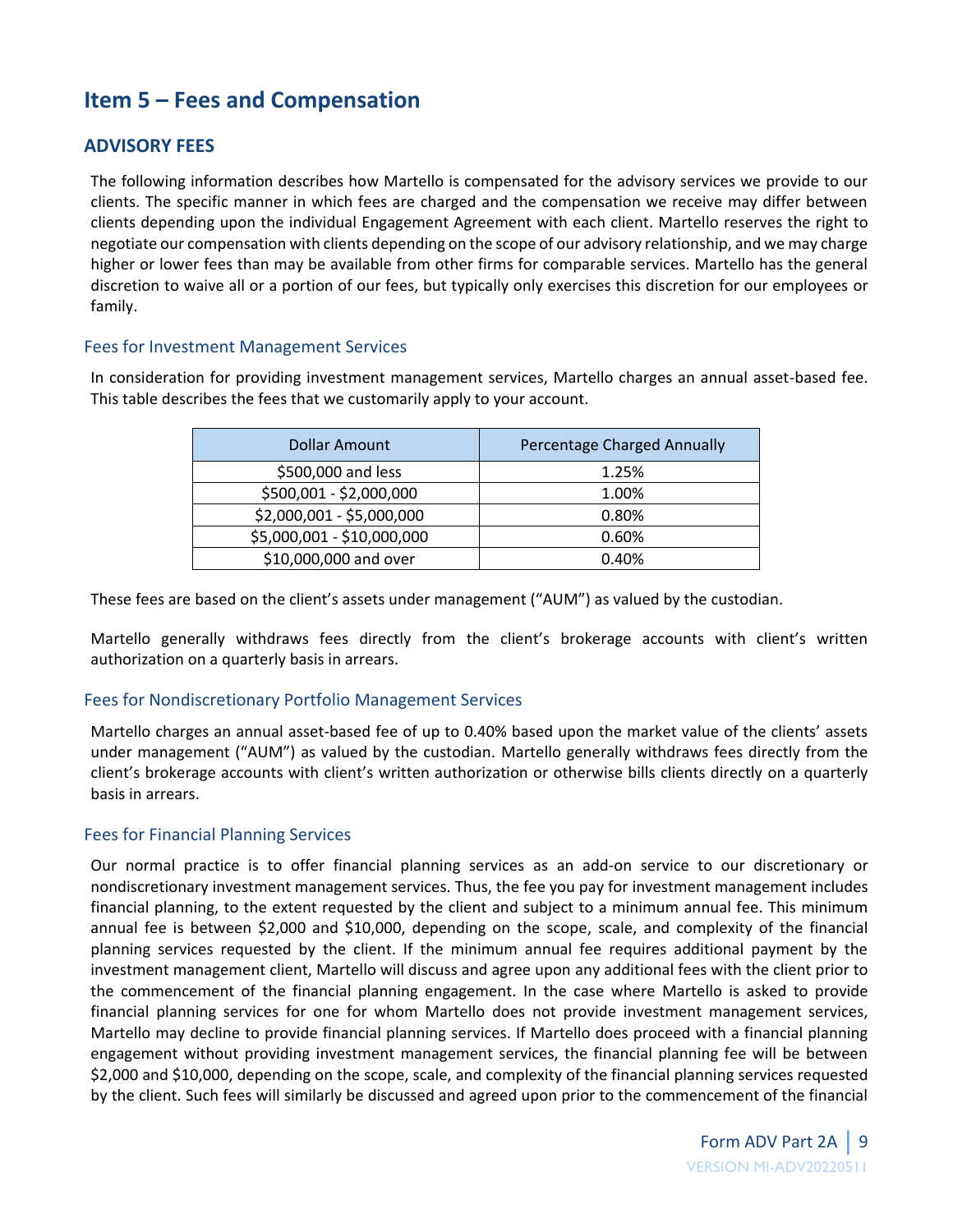planning engagement. Fees for financial planning services are charged in arrears upon completion.

#### Fees for Asset Allocation Studies

Martello charges a flat fee ranging from \$500 - \$2,500 based upon the complexity of the situation. Martello bills this fee to clients directly upon completion of services. Fees may be waived or reduced if this service is provided alongside other services.

#### Fees for Alternative Investment Consulting Services

Martello charges an annual asset-based fee of up to 0.40% based upon the market value of the clients' assets under management ("AUM") as valued by the lower of the investment managers' valuations or their custodians' valuations, whichever is lower. Martello bills this fee to clients directly on a quarterly basis in arrears.

#### Fees for Implementation/Reimplementation of Investment Policy Statements

Martello charges an annual asset-based fee of up to 0.40% based upon the market value of the clients' assets under management ("AUM") as valued by the custodian. Martello generally withdraws fees directly from the client's brokerage accounts with client's written authorization or otherwise bills clients directly on a quarterly basis in arrears.

#### Fees for Signal Provider Services

Martello charges an annual asset-based fee of up to 0.50% based upon the market value of the clients' assets (designated to Martello in writing) determined as of the last day of the previous billable month. As an example, the quarterly fee for an institutional money manager who desires to use our signals to manage a portion of their client accounts valued at \$1,000,000 on March 31st would be calculated as no more than \$1,250 for [(1,000,000\*.005)/4] for that quarter. Clients will be billed directly on a quarterly basis in arrears and payment is due to our firm within thirty (30) days of the end of each billing quarter.

#### Fees for Limited Consulting Services

Martello charges based on the complexity of the project either an hourly fee of between \$250 and \$1,000 per hour or a project-based fee that is negotiated with the client. Clients are billed quarterly in arrears, or upon completion of services. The scope of the project, fees, and terms of payment will be agreed upon in advance and in writing.

#### Negotiability of Fees

Fees are negotiated with each client based on a variety of factors, such as the number of accounts being managed, our ability to be competitive with fees charged by other investment advisory firms, anticipated future deposits or new accounts, pre-existing relationships, the level and type of services required by the client and/or the nature of the relationship with the client.

#### Additional Fees and Expenses

Clients may incur transaction charges and/or brokerage fees when purchasing or selling securities. These charges and fees are typically imposed by the broker-dealer or qualified custodian through which account transactions are executed. Martello does not share in any portion of the brokerage fees or transaction charges charged to clients.

The fees that clients pay to our firm for investment advisory services are separate and distinct from the fees and expenses charged by mutual funds or exchange traded funds to their shareholders. The fees charged by mutual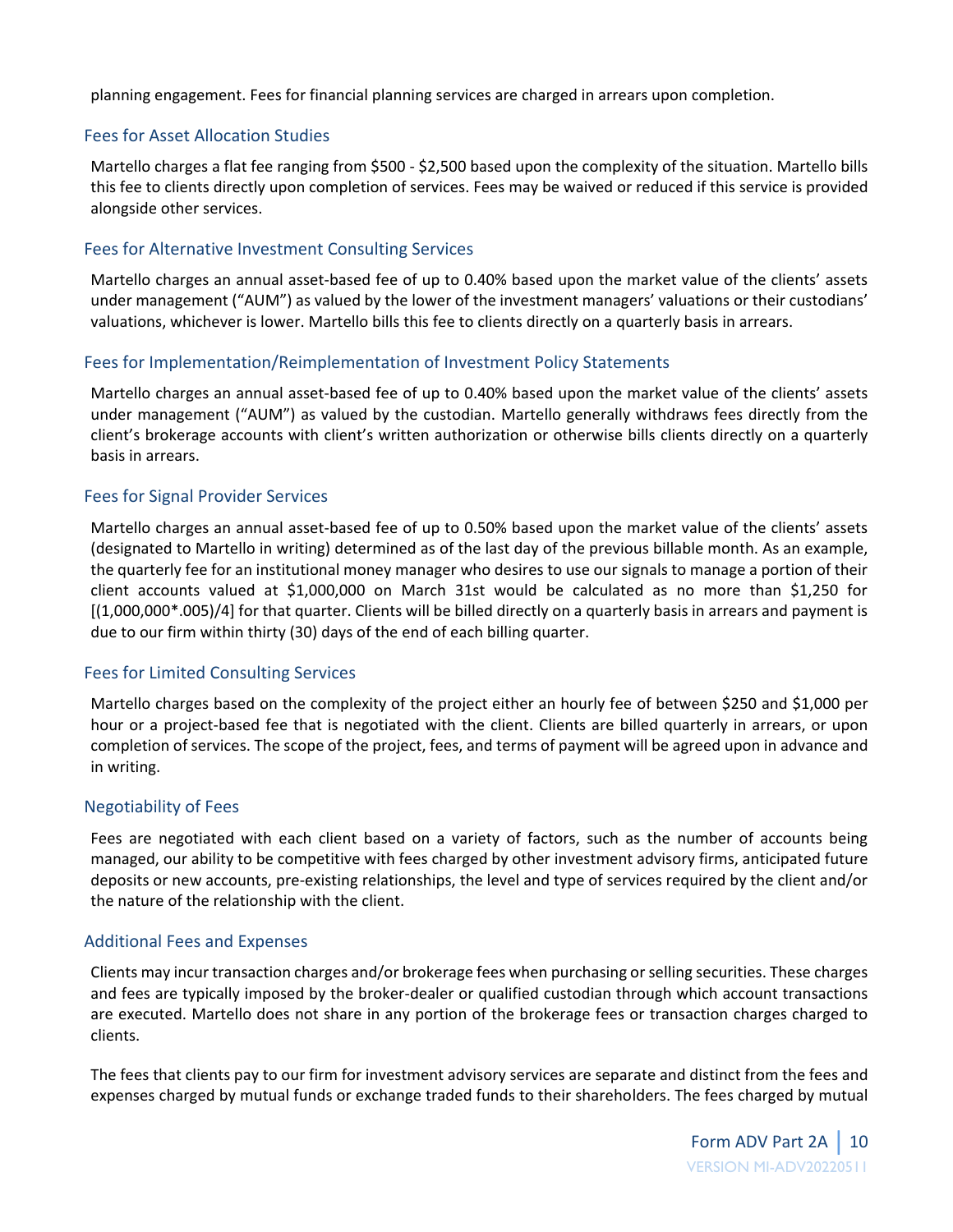funds and exchange traded funds will generally include a management fee and other fund expenses. To fully understand the total costs associated with their investment portfolio, clients should review all the fees charged by mutual funds, exchange traded funds, our firm, and others.

Clients are responsible for the payment of all third party fees (i.e., custodian fees, commissions, brokerage fees, mutual fund fees, transaction fees, etc.). Those fees are separate and distinct from the fees and expenses charged by Martello. Please see Item 12 of this brochure regarding broker-dealer/custodian.

#### **Termination**

Martello enters into formal written agreements with our clients setting forth the terms and conditions under which we will provide our advisory services (the "Engagement Agreement"). The Engagement Agreement sets forth the scope of the services to be provided and the compensation we receive from the client for such services. The Engagement Agreement with our clients may be terminated by either party at any time upon thirty (30) days prior written notice.

For clients subscribed to our investment management services, upon termination of our status as the client's investment adviser our firm will not take any further action with respect to the client's account(s) unless specifically notified by the client in writing. Clients will be responsible for instructing their custodian and monitoring their account for the final disposition of assets.

#### Prepayment of Fees and Refunds

Upon receipt of a proper notice of termination from the client, as described in the Engagement Agreement, any earned unpaid fees will be billed on a pro-rata basis based on the amount of work performed by us up to the point of termination.

#### Brokerage Commissions

Martello does not receive brokerage commissions from the sale of securities or other investment products. Our compensation for recommending securities and investment products is limited to the advisory fees described above.

Any material conflicts of interest between clients and Martello or our employees are disclosed in this Brochure. If at any time, additional material conflicts of interest develop, Martello will provide our clients with written notification of those material conflicts of interest or an updated Brochure.

# <span id="page-10-0"></span>**Item 6 – Performance-Based Fees and Side-By-Side Management**

<span id="page-10-1"></span>Martello and its advisors do not accept performance-based fees, which are fees based on a share of capital gains or capital appreciation of the client, and do not conduct side-by-side management.

# **Item 7 – Types of Clients**

## **TYPES OF CLIENTS**

Martello offers investment advisory services to a diverse group of clients including individuals, high net worth individuals, trusts, investment advisers, endowments and foundations, pension and profit-sharing plans (other than plan participants), charitable organizations and non-profit organizations. Client relationships may vary in scope and length of service.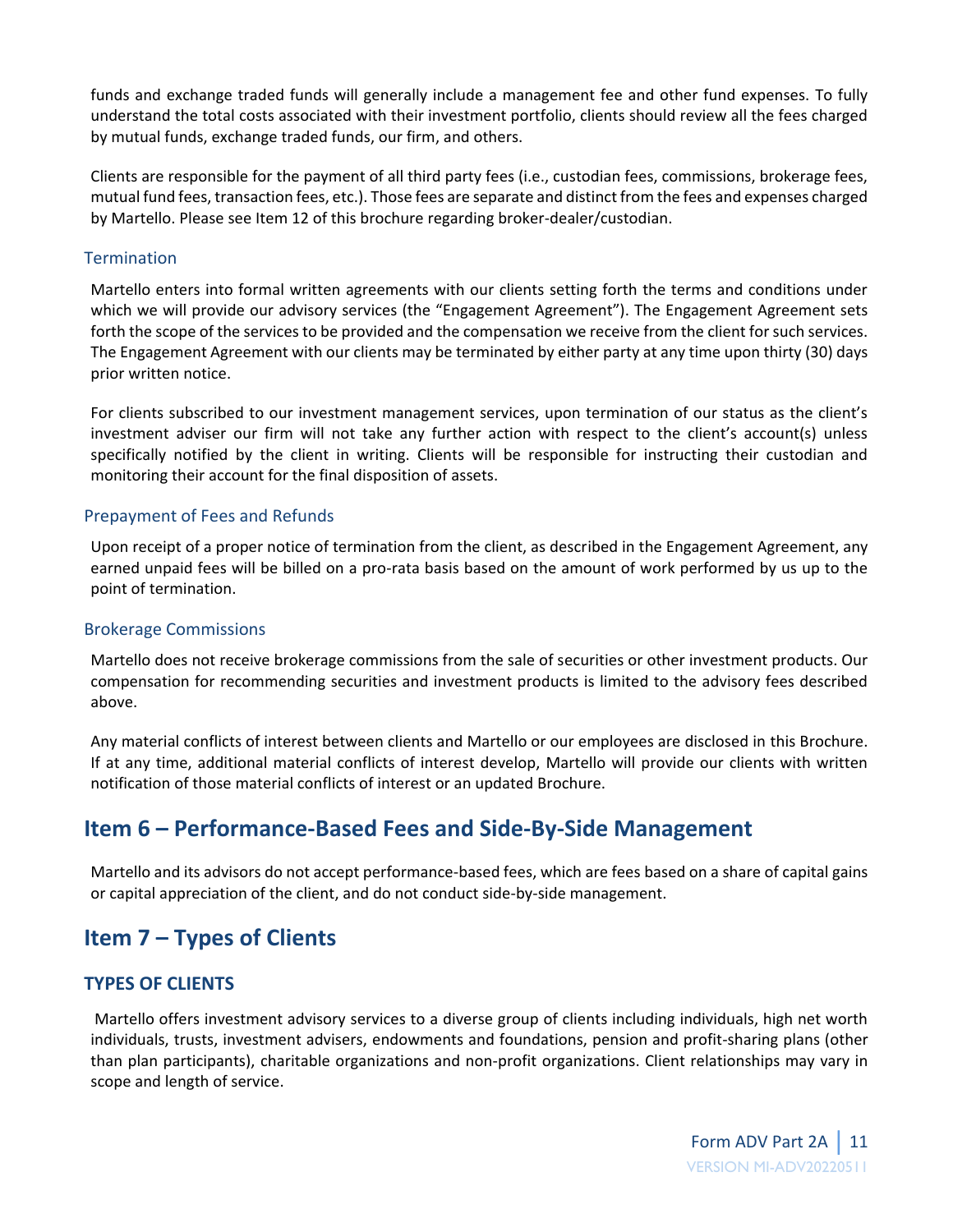#### **ACCOUNT REQUIREMENTS**

Martello generally requires a minimum account balance of \$500,000 for our investment management services. However, Martello in its sole discretion may waive or lower our minimum account balance requirement based on various criteria (i.e., anticipated future additional assets to be managed, related accounts, account composition, negotiations with the client, etc.).

# <span id="page-11-0"></span>**Item 8 – Methods of Analysis, Investment Strategies, and Risk of Loss**

#### **METHODS OF ANALYSIS & INVESTMENT STRATEGIES**

In general, Martello utilizes the following methods of analysis in formulating our investment advice and/or managing client assets:

#### Charting

We perform technical analysis of charts of market and security activity in an attempt to identify when the market is moving up or down and to predict when and how long the trend may last, and when the trend may reverse. We analyze past market movements and apply the analysis to the present in an attempt to recognize recurring patterns of investor behavior and potentially predict future price movement. Technical analysis does not consider the underlying financial condition of a company. This presents a risk in that a poorly managed or financially unsound company may underperform regardless of market movement.

#### Fundamental analysis

We attempt to measure the intrinsic value of a security by looking at economic and financial factors (including the overall economy, industry conditions, and the financial condition and management of the company itself) to determine if the company is underpriced (indicating it may be a good time to buy) or overpriced (indicating it may be time to sell). Fundamental analysis does not attempt to anticipate market movements. This presents a potential risk, as the price of a security can move up or down along with the overall market regardless of the economic and financial factors considered in evaluating the stock.

#### Cyclical Analysis

We measure and analyze the movements of a particular stock against the overall market in an attempt to predict the price movement of the security.

#### Quantitative Analysis

We use mathematical models in an attempt to obtain more accurate measurements of a company's quantifiable data, such as the value of the company's share price or the company's earnings per share and predict changes to that data. A risk in using quantitative analysis is that the models used may be based on assumptions that prove to be incorrect.

#### Qualitative Analysis

We subjectively evaluate non-quantifiable factors such as quality of management, labor relations, and strength of research and development factors not readily subject to measurement and predict changes to share price based on that data. The risk associated with using qualitative analysis is subjective judgment and may prove incorrect.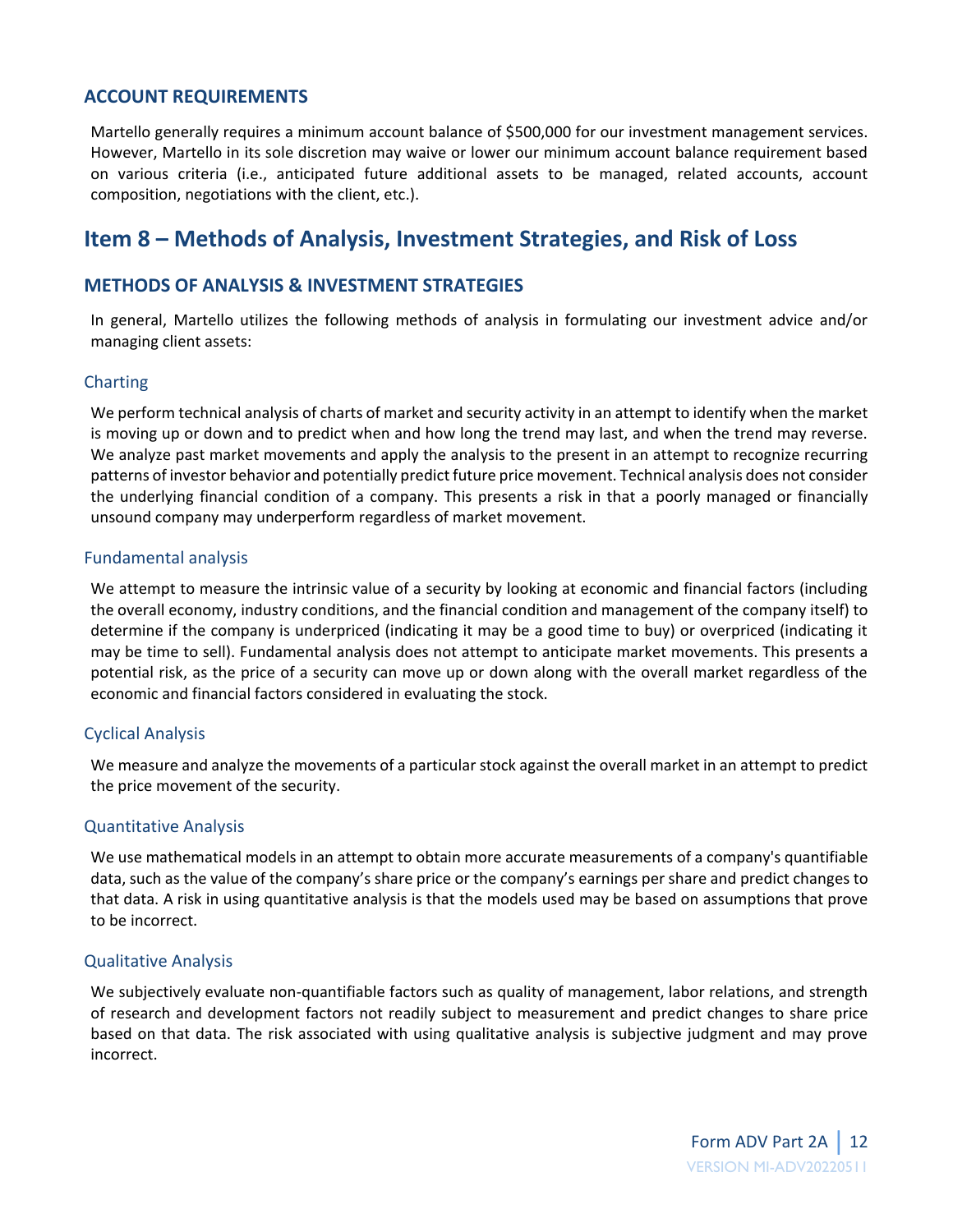#### Asset Allocation

Rather than focusing primarily on securities selection, we attempt to identify an appropriate ratio of securities, fixed income, and cash suitable to the client's investment goals and risk tolerance. A risk of asset allocation is the client may not participate in sharp increases in a particular security, industry, or market sector. Another risk is the ratio of securities, fixed income, and cash will change over time due to stock and market movements and, if not corrected, will no longer be appropriate for the client's goals.

#### Third-Party Money Manager Analysis

We examine the experience, expertise, investment philosophies, and past performance of independent thirdparty investment managers in an attempt to determine if that manager has demonstrated an ability to invest over a period of time and in different economic conditions. We monitor the manager's underlying holdings, strategies, concentrations, and leverage, to the extent possible, as part of our overall periodic risk assessment. Additionally, as part of our due diligence process, we survey the manager's compliance and business enterprise risks. A risk of investing with a third-party manager who has been successful in the past is that the manager may not be able to replicate the success in the future. In addition, as we do not control the underlying investments in a third-party manager's portfolio. There is also a risk the manager may deviate from the stated investment mandate or strategy of the portfolio, making it a less suitable investment for our clients. Moreover, as we do not control the manager's daily business and compliance operations, we may be unaware of the lack of internal controls necessary to prevent business, regulatory or reputation deficiencies.

### **DISCRETIONARY AND NONDISCRETIONARY ASSET MANAGEMENT SERVICES**

Martello usesthe aforementioned methods of analysis to form our recommendations to clients about investment strategies and to manage assets you entrust to us. Our investment advice begins with gathering information from you to determine your financial goals, needs, and risk tolerance. This information is obtained from documents you share with us and from conversations with you.

For most clients, we seek to develop a recommendation for an investment policy statement, a written document that is agreed upon prior to investing assets, that we believe should govern the management of your investments. For other clients, investments in specific Martello strategies that target a particular risk tolerance are deemed appropriate by both the advisor and the client for the management of the client's assets. In some cases, a mix of Martello strategies and an investment policy statement is used.

An investment policy statement will identify the major asset classes of investments we believe you should own and the proportions that should be held for each class. Examples of major asset classes include stocks, bonds, real estate, and private investments, among others. An investment policy will consider your risk tolerance, return goals, liquidity needs, and any special factors that apply to your situation.

As mentioned above, some clients may take advantage of our strategies, which are rules-based, quantitative, and powered by data and signals from Martello's extensive proprietary database. The rules mostly differ for each investment strategy established by Martello, and address the objective of the investment strategy, type, and universe of securities to buy or sell, the frequency and timing of rebalancing, the percentage or amount of a security to hold, the specific securities to buy or sell, and other such considerations. Martello's technology is utilized in investment strategy construction, and to provide data for allocation recommendations for Martello's clients. For these strategies, Martello primarily invests in ETFs and ETNs to gain market exposure across major global asset classes with the expectation of delivering positive long-term returns with low structural volatility.

In managing your portfolio assets, we may use a variety of securities and strategies to implement your investment policy statement. In general, we try to implement portfolio recommendations and investment policy statements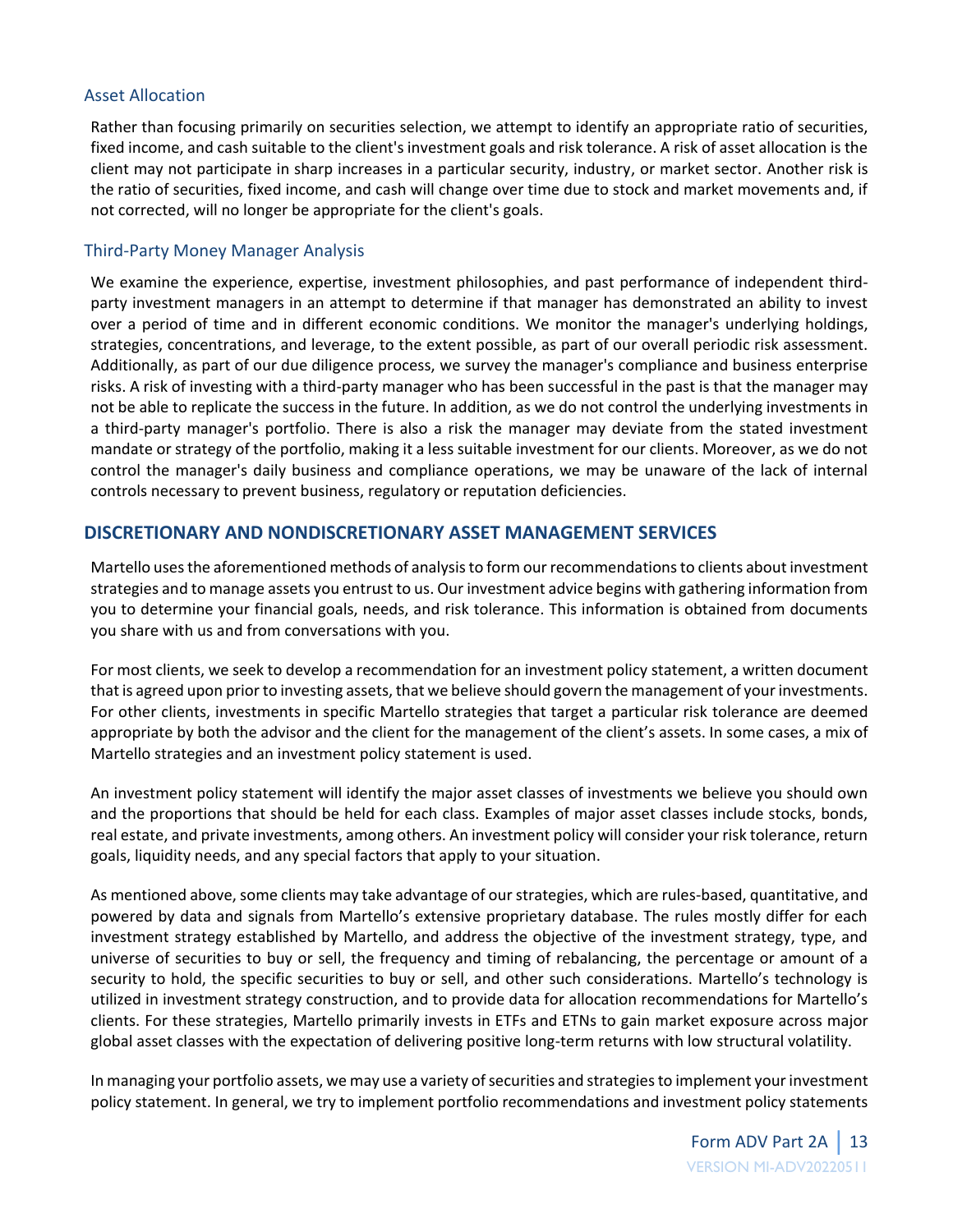with ETFs, individual securities, or private funds. Our goal is to select the most effective investment option that fulfills the requirements with the lowest fees.

Some investment policy statements may include pooled investment vehicles (e.g. hedge funds, private equity funds, limited partnerships, commodity pools), depending on the needs, qualifications, and risk tolerance of the client. We base our advice to such private investments on the investment objective and restrictions (if any) set forth in the applicable offering memorandum, organizational documents, investment management agreement, and/or subscription agreements.

### **INVESTMENT STRATEGIES & SIGNAL PROVIDER SERVICES**

Martello offers certain investment strategies, described below, to both discretionary asset management clients, for whom we make recommendations and trade, as well as signal provider clients, to whom we only deliver in a timely manner the allocations of the investment strategies.

### Martello SIPs (Structured Investment Portfolios)

Martello SIPs are identified by number, 1 through 5, indicating the level of risk the client is willing to take on. The strategies aim to provide individual and high-net-worth clients with a whole-portfolio solution using ETFs as an investment vehicle. The investment strategy invests in ETFs with underlying assets including domestic and international stocks; corporate and government bonds, both domestic and international; US Treasury Inflation Protected securities; convertible bonds; REITs; commodities including gold and oil; the US Dollar; and the volatility asset class. The strategy can invest in certain "short" ETFs to protect capital during declining market environments.

#### Martello Volatility

Martello Volatility is offered in three levels of risk tolerance: low, medium, and high. Each strategy aims to take advantage of structural efficiencies found in the VIX futures market by using ETNs that track these futures. In times where the strategy determines there is an inadequate opportunity in the VIX futures market, the strategy will invest in a basket of safe-haven assets to protect capital.

The Cboe Volatility Index (VIX) is a real-time index that represents the market's expectations for the relative strength of near-term price changes of the S&P 500 index (SPX). Because it is derived from the prices of SPX index options with near-term expiration dates, it generates a 30-day forward projection of volatility. Volatility, or how fast prices change, is often seen as a way to gauge market sentiment, and in particular the degree of fear among market participants. Introduced in 2004 on Cboe Futures Exchange℠ (CFE®), VIX futures provide market participants with the ability to trade a liquid volatility product based on the VIX Index methodology. VIX futures reflect the market's estimate of the value of the VIX Index on various expiration dates in the future.

#### Martello ESG Equity

Martello ESG Equity is an all-equity program that provides ESG exposure to the investor through ETFs that target market segments such as, but not limited to, clean energy, battery technology, water resources and clean technology, smart grid infrastructure, gender diversity, medical breakthroughs, and other elements of ESG investing Martello has identified that provide diversification to the portfolio. The strategy uses a trend-following approach to weight assets.

Environmental, social, and governance (ESG) criteria are a set of standards for a company's operations that socially conscious investors use to screen potential investments. Environmental criteria consider how a company performs as a steward of nature. Social criteria examine how it manages relationships with employees, suppliers, customers, and the communities where it operates. Governance deals with a company's leadership, executive

> Form ADV Part 2A | 14 VERSION MI-ADV20220511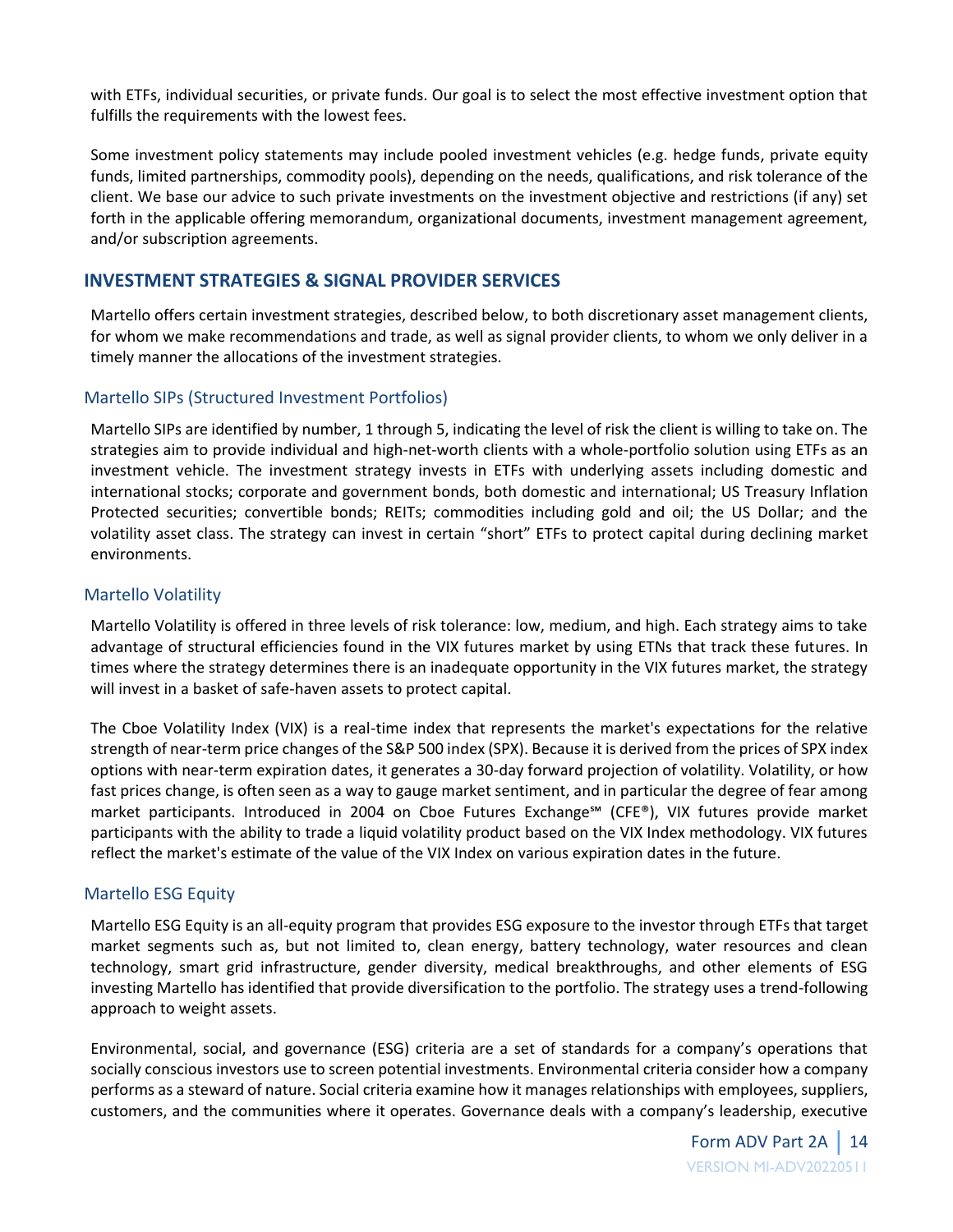pay, audits, internal controls, and shareholder rights.

#### Martello ESG Bond

Martello ESG Bond is an all-bond program that provides ESG exposure to the investor through ETFs that invest in the bonds of companies that have been categorized as ESG investments by the ETF manager. The bond ETFs are weighted using a technique called risk parity, where the investments are weighted inversely proportional to the amount of volatility they have experienced.

#### Martello Advantage

Martello Advantage is a hedge fund replication multi-strategy that employs various methods and signals to diversify and allocate across a wide range of asset classes including, but not limited to, domestic market sectors; domestic and international stocks; domestic, international, high yield, investment grade corporate, and government bonds; REITs; and commodities including crude oil and gold. The strategy can short certain ETFs to protect capital during declining market environments.

#### Martello Aurora

Martello Aurora is a multi-strategy model that incorporates elements of the Volatility strategy described above with other sub-strategies (trend, macro, etc.) in global asset classes including domestic and international stocks, government bonds, credit, REITs, and gold.

REITs, or real estate investment trusts, are companies that own or finance income-producing real estate across a range of property sectors. These real estate companies have to meet a number of requirements to qualify as REITs. Most REITs trade on major stock exchanges, and they offer a number of benefits to investors.

Real Estate funds (including REITs) face several kinds of risk that are inherent in the real estate sector, which historically has experienced significant fluctuations and cycles in performance. Revenues and cash flows may be adversely affected by: changes in local real estate market conditions due to changes in national or local economic conditions or changes in local property market characteristics; competition from other properties offering the same or similar services; changes in interest rates and in the state of the debt and equity credit markets; the ongoing need for capital improvements; changes in real estate tax rates and other operating expenses; adverse changes in governmental rules and fiscal policies; adverse changes in zoning laws; the impact of present or future environmental legislation and compliance with environmental laws.

## **IMPLEMENTATION/REIMPLEMENTATION OF INVESTMENT POLICY STATEMENTS, ALTERNATIVE INVESTMENT CONSULTING, AND ASSET ALLOCATION STUDIES**

Martello uses proprietary in-house developed software to model potential portfolio allocations. Our software employs various proprietary methods of analysis including mean-variance optimization (MVO), a common and widely known method used to provide asset allocation decisions. Based on the Nobel Prize winning work of Prof. Harry Markowitz, MVO relies on optimization of average returns and standard deviation of returns to produce an "optimal" portfolio composition. Inputs include Martello's capital market assumptions and input from clients regarding expected cash flows and various other financial aspects of the plan. Martello provides a final report outlining several allocations with differing risk/return profiles and assists in the selection of the allocation that best meets the needs of the client. Martello typically conducts asset allocation studies utilizing a broad array of asset classes including domestic large and small cap equities, international equities, fixed income, real estate, hedge funds, and cash/short-term assignments. In addition to the more traditional equity and fixed income asset classes, Martello utilizes asset allocation funds, private equity, structured notes, hedge fund of funds, long/short hedge funds, absolute return strategies, emerging market equity, REITs, private real estate, portable alpha

> Form ADV Part 2A | 15 VERSION MI-ADV20220511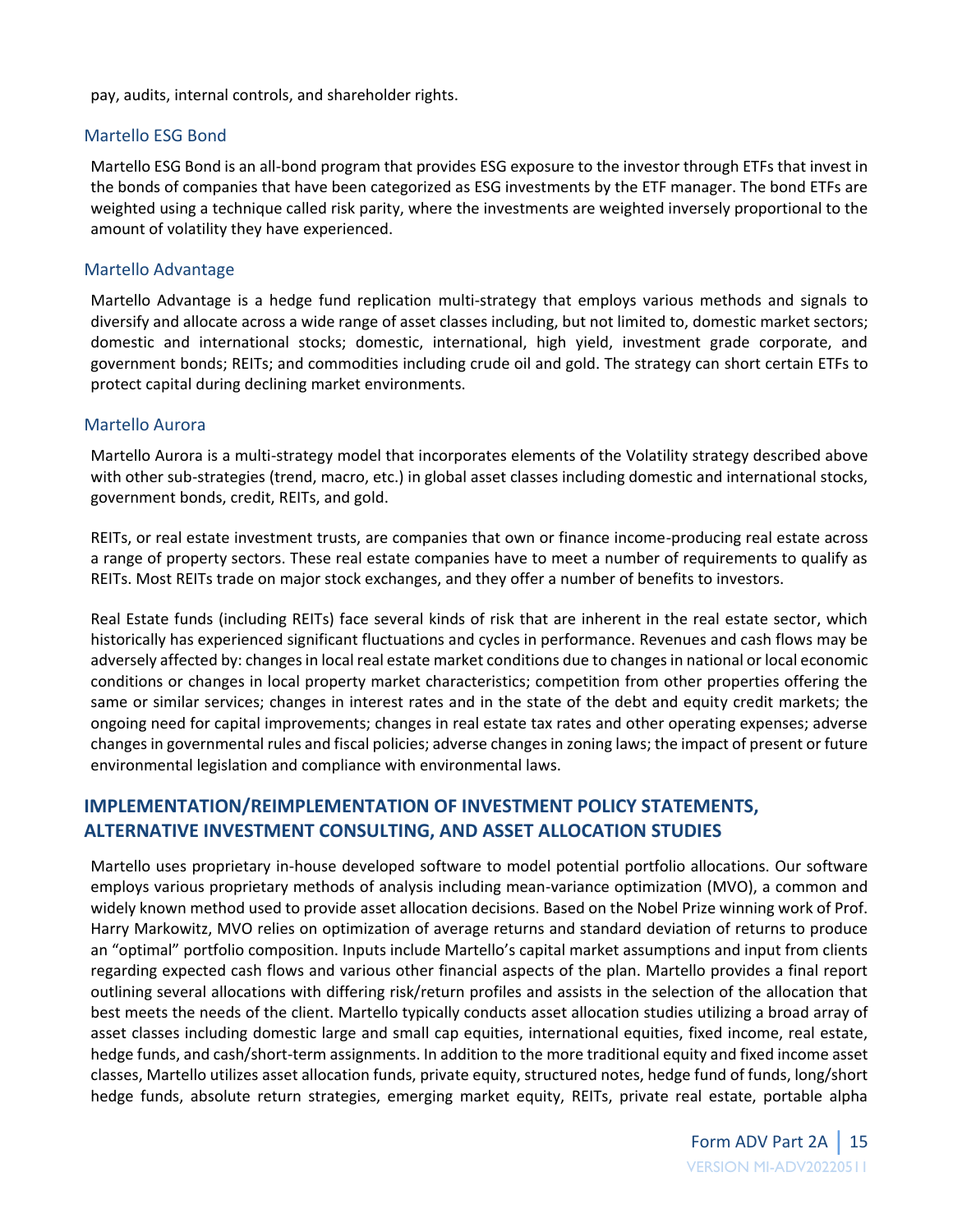mandates, and commodity strategies.

The portable alpha strategy focuses on investing in stocks or other assets that have demonstrated little or no correlation with the markets. To do this, investors separate alpha from beta by investing in securities that are not in the market index from which their beta is derived. Portable alpha strategies may experience greater losses or lesser gains than would be the case if they invested directly in a market portfolio – the S&P 500, for example – if the alpha strategy underperforms the money market-based cost. They also may not be perfectly correlated to their underlying benchmarks and/ or market exposures over time, and the degree of variation could be substantial. It is possible for these strategies to experience a negative return.

#### **RISK OF LOSS**

Every method of analysis has its own inherent risks. To perform an accurate market analysis Martello must have access to current/new market information. Martello has no control over the dissemination rate of market information; therefore, unbeknownst to Martello, certain analyses may contain outdated market information, severely limiting the value of Martello's analysis. Furthermore, an accurate market analysis can only produce a forecast of the direction of market values. There can be no assurances that a forecasted change in market value will materialize into actionable and/or profitable investment opportunities.

The risks below are summaries of the material risks of Martello's primary investment strategies. All investments involve the risk of loss, including (among other things) loss of principal, a reduction in earnings (including interest, dividends, and other distributions), and the loss of future earnings. These risks include market risk, interest rate risk, issuer risk, and general economic risk. Although we manage the assets in a manner consistent with risk tolerances, there can be no guarantee that our efforts will be successful. The investor should be prepared to bear the risk of loss.

#### **INVESTMENT AND TRADING RISKS IN GENERAL**

Inherent in any investment in securities is the risk of losing the invested capital. We believe that Martello's investment program and research techniques moderate this risk through a careful selection of securities and investment opportunities, as well as through the application of our ongoing qualitative and quantitative risk assessment and management program. However, no guarantee or representation is made that the Martello investment program will be successful or profitable, and investment results may vary substantially over time. Specifically, we may choose not, or may determine that it is economically unattractive, to hedge certain risks, instead relying on diversification to mitigate the risks. As discussed below, Martello is not limited to any specific policies or requirements for diversification or risk mitigation.

#### ETF Risks

A client's account will invest in ETFs that track an index, such as the S&P 500. ETFs are baskets of securities designed to generally track an index of securities and are traded like stocks on an exchange. Unlike mutual funds, ETFs may potentially trade above or below the value of their underlying portfolios. While most ordinary mutual funds can only be bought or sold at the end of the day at the calculated net asset value of the fund, ETFs may be purchased or sold throughout the day at prices that are not guaranteed to match the underlying value of the stocks in the portfolio. In addition, the returns of an ETF cannot reproduce or track exactly to the underlying portfolio. A disparity between an ETF and the underlying portfolio may occur due to changes in the cash inflows and outflows of the ETF, re-weightings of the relevant index, and other operating expenses or inefficiencies which may adversely impact an ETF's tracking of the performance of an index. Accordingly, an account could be exposed to corrective forces if, for example, it inadvertently purchases an ETF at a premium to the underlying value of the stocks in the ETF.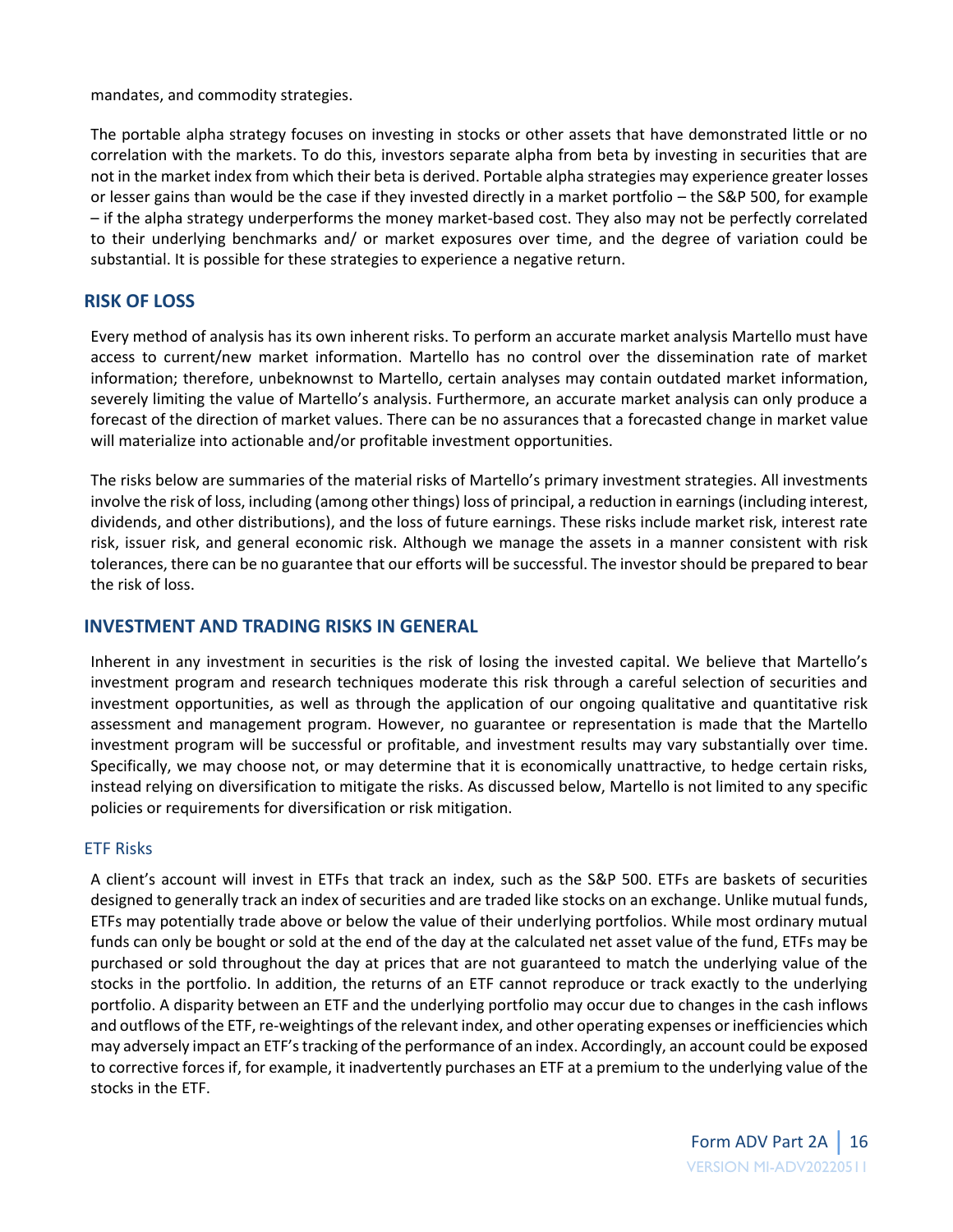#### Foreign Securities

Investments in securities of foreign issuers may involve risks including adverse fluctuations in currency exchange rates, political instability, confiscations, taxes or restrictions on currency exchange, difficulty in selling foreign investments, and reduced legal protection. These risks may be more pronounced for investments in developing countries.

#### Leverage

To increase the profit potential, an ETF purchased by Martello may at times purchase stock on margin or take on other borrowing measures to leverage the equity asset base of the ETF. This leverage results in proportionately greater risk of loss (and opportunity for gain).

#### Market Risk

Market risk is the risk that the price of securities will fall over short or extended periods of time. Historically, the prices of equity securities have moved in cycle, and the value of a client's investment may fluctuate from day to day. Individual companies may report poor results or be negatively affected by industry or economic trends or developments. The price of securities issued by these companies may decline in response. These factors contribute to price volatility.

#### Allocation Risk

A client account is subject to the risk that asset allocation decisions will not anticipate market trends correctly. For example, weighting an account too heavily in equities during a stock market decline may cause a loss of value. Conversely, investing too heavily in fixed income securities during a period of stock market appreciation may result in lower total returns.

#### Concentration of Investments

Martello has broad discretion over its investment programs and may choose to allocate substantial portions of account assets to a market sector or to a particular security. It is the intention of Martello to allocate the capital of each account(s) in a manner that will provide for diversification among investment strategies, managers, and securities. There can be no assurance, however, that the third-party managers of investment vehicles and/or Martello will not take substantial positions in the same security at the same time. Such an occurrence may tend to result in more rapid changes in Martello's portfolios, upward or downward, than would be the case with greater diversification, with the result that a loss in any such position could have a material adverse impact on each account(s) capital. Martello may also make similar market timing decisions and asset allocation decisions between equity securities and cash equivalents or some combination of these and other strategies.

#### Pandemic Risks

Disease outbreaks that affect local economies or the global economy may materially and adversely impact our investment funds and portfolios and/or our business. For example, uncertainties regarding the novel Coronavirus (COVID-19) outbreak have resulted in serious economic disruptions across the globe. These types of outbreaks can be expected to cause severe decreases in core business activities such as manufacturing, purchasing, business conferences and workplace participation, among others. These disruptions lead to instability in the marketplace, including stock market losses and overall volatility, as has occurred in connection with COVID-19. In the face of such instability, governments may take extreme and unpredictable measures to combat the spread of disease and mitigate the resulting market disruptions and losses. We have in place business continuity plans reasonably designed to ensure that we maintain normal business operations, and that our investment portfolios and client assets are protected, and we periodically test those plans. However, in the event of a pandemic or an outbreak, there can be no assurance that we or our and our investment funds' and portfolios' service providers will be able

> Form ADV Part 2A | 17 VERSION MI-ADV20220511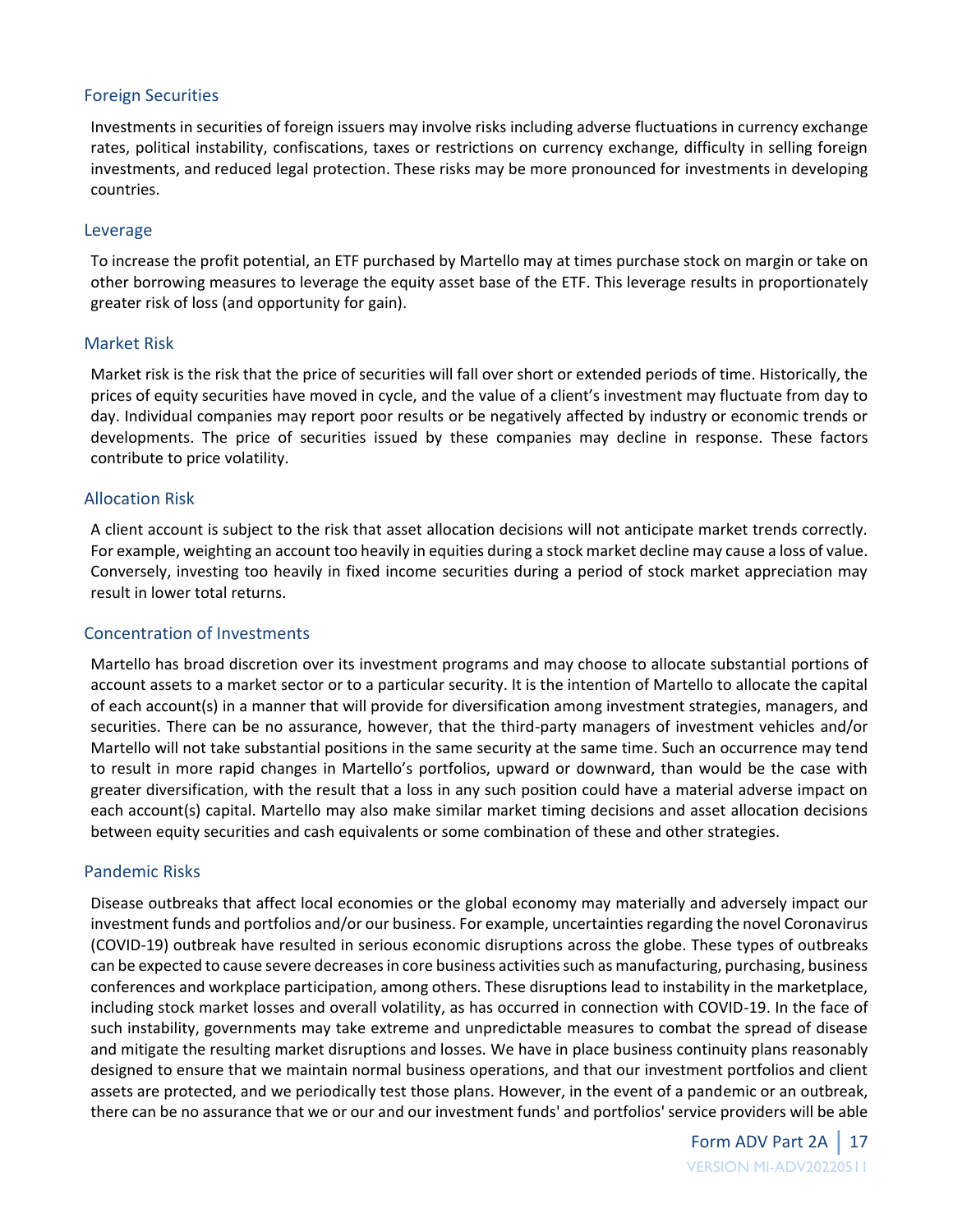to maintain normal business operations for an extended period or will not lose the services of key personnel on a temporary or long-term basis due to illness or other reasons. The full impacts of a pandemic or disease outbreaks are unknown, resulting in a high degree of uncertainty for potentially extended periods of time.

#### Decisions Based on Quantitative Analysis

Martello's trading decisions are based primarily on investment strategies that utilize quantitative analysis of underlying market forces. Quantitative analysis attempts to systematically examine factors external to the trading market that affect the supply and demand for an instrument in order to predict future prices. Such analysis may not result in profitable trading because Martello may not have knowledge of all factors affecting supply and demand, prices may often be affected by unrelated factors, and purely quantitative analysis may not enable Martello to determine quickly that its previous trading decisions were incorrect.

#### Private Funds

Martello bases its advice regarding unaffiliated private investment funds on the investment objective and restrictions (if any) set forth in the applicable offering memorandum, organizational documents, investment management agreement, and/or subscription agreements. Private investment funds generally involve various risk factors, including, but not limited to, potential for complete loss of principal, liquidity constraints and lack of transparency, a complete discussion of which is set forth in each fund's offering documents, which will be provided to each client for review and consideration. Unlike liquid investments that a client may own, private investment funds do not provide daily liquidity or pricing. Each client will be required to complete a Subscription Agreement, pursuant to which the client shall establish that the client is qualified for investment in the fund, and acknowledges and accepts the various risk factors that are associated with such an investment.

In all cases, investors should be aware their investment is not guaranteed and understand that there is a risk of loss of value in their investment.

In general, a "Qualified Client" is:

(1) a natural person or company who at the time of entering into such agreement has at least \$1,000,000 under the management of the investment adviser;

(2) a natural person or company who the adviser reasonably believes at the time of entering into the contract: (A) has a net worth of jointly with his or her spouse of more than \$2,100,000 excluding the value of the client's primary residence; or (B) is a qualified purchaser as defined in the Investment Company Act of 1940, §2(a)(51)(A) (15 U.S.C. 80a-2(51)(A)); or

(3) a natural person who at the time of entering into the contract is: (A) An executive officer, director, trustee, general partner, or person serving in similar capacity of the investment adviser; or (B) An employee of the investment adviser (other than an employee performing solely clerical, secretarial, or administrative functions with regard to the investment adviser), who, in connection with his or her regular functions or duties, participates in the investment activities of such investment adviser, provided that such employee has been performing such functions and duties for or on behalf of the investment adviser, or substantially similar function or duties for or on behalf of another company for at least 12 months.

# <span id="page-17-0"></span>**Item 9 – Disciplinary Information**

## **REQUIRED DISCLOSURES**

Our firm and our management persons have not been involved in any legal or disciplinary events that would have

Form ADV Part 2A | 18 VERSION MI-ADV20220511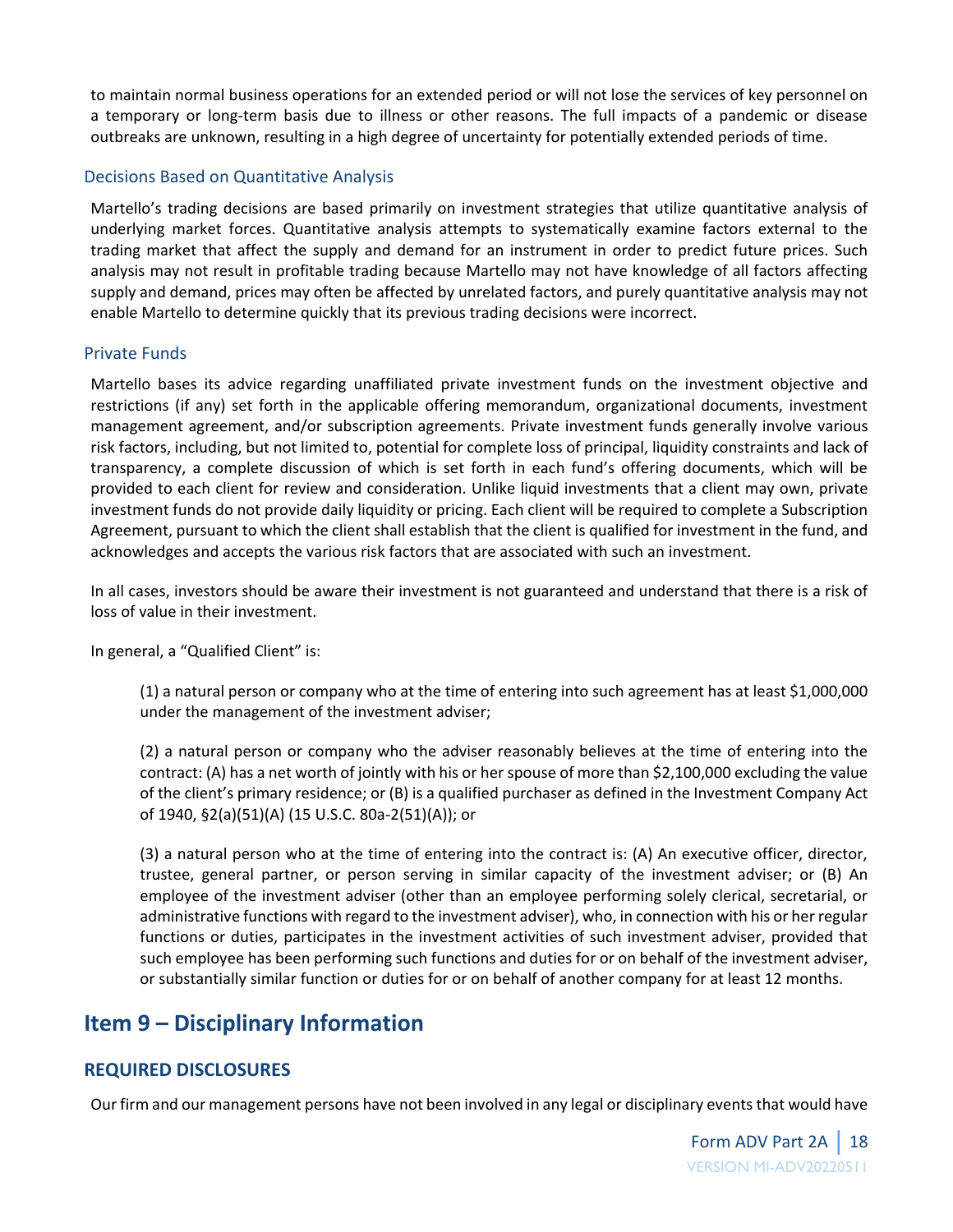a material adverse effect on the management or other services we provide to our clients.

# <span id="page-18-0"></span>**Item 10 – Other Financial Industry Activities and Affiliations**

### **OUTSIDE BUSINESS ACTIVITIES**

Neither Martello nor any of its employees are registered, or have an application pending to register, as a brokerdealer or registered representative of a broker dealer, futures commission merchant, commodity pool operator, a commodity trading advisor, or an associated person of the foregoing entities.

Mr. Grizzle does not act in the capacity of an investment adviser representative because of his employment at Vantage. The investing activities of Vantage are separate and distinct from the advisory services provided by Martello Investments. Mr. Grizzle performs work on various funds managed by Vantage, including but not limited to preparing draft marketing documentation, financial analysis, portfolio modeling, delivering portfolio updates to general partners, and executing trades ordered by Vantage representatives. Where appropriate, Mr. Grizzle, or other representatives of the Martello, may recommend funds managed by Vantage. Neither Mr. Grizzle, nor any other person affiliated with Martello receives any profit or commissions from these recommendations. Clients will receive and sign a disclosure acknowledgement form highlighting any potential conflicts of interest upon recommendation of any Vantage-related fund.

### **AFFILITIATED ENTITIES**

Martello does not have relationships or arrangements with any affiliated entities that create a potential conflict of interest for our clients.

#### **OTHER INVESTMENT ADVISERS**

Martello does not utilize nor select third party investment advisers.

# <span id="page-18-1"></span>**Item 11 – Code of Ethics, Participation or Interest in Client Transactions, and Personal Trading**

### **CODE OF ETHICS**

Martello has adopted a Code of Ethics (the "Code") that sets forth a standard of business conduct for our firm and all our associated persons. The purpose of the Code is to set out ideals for integrity, objectivity, competence, fairness, confidentiality, professionalism and diligence for our firm and our associated persons to espouse in the interest of our clients and investor protection. The Code includes provisions relating to the confidentiality of client information, a prohibition on insider trading, restrictions on the acceptance of significant gifts and the reporting of certain gifts and business entertainment items, and personal securities trading procedures, among other things. All employees of Martello are required to handle their personal securities transactions in such a manner as to avoid any actual or potential conflicts of interest or any abuse of position of trust and responsibility. Annually, we require all employees to certify that they have read, understand and will comply with the Code.

Clients and prospective clients may request a full copy of our firm's Code of Ethics by contacting our firm in writing at Martello Investments, LLC, 201 E. City Hall Ave. Suite 700, Norfolk, VA 23510 or by email at info@martelloinvestments.com.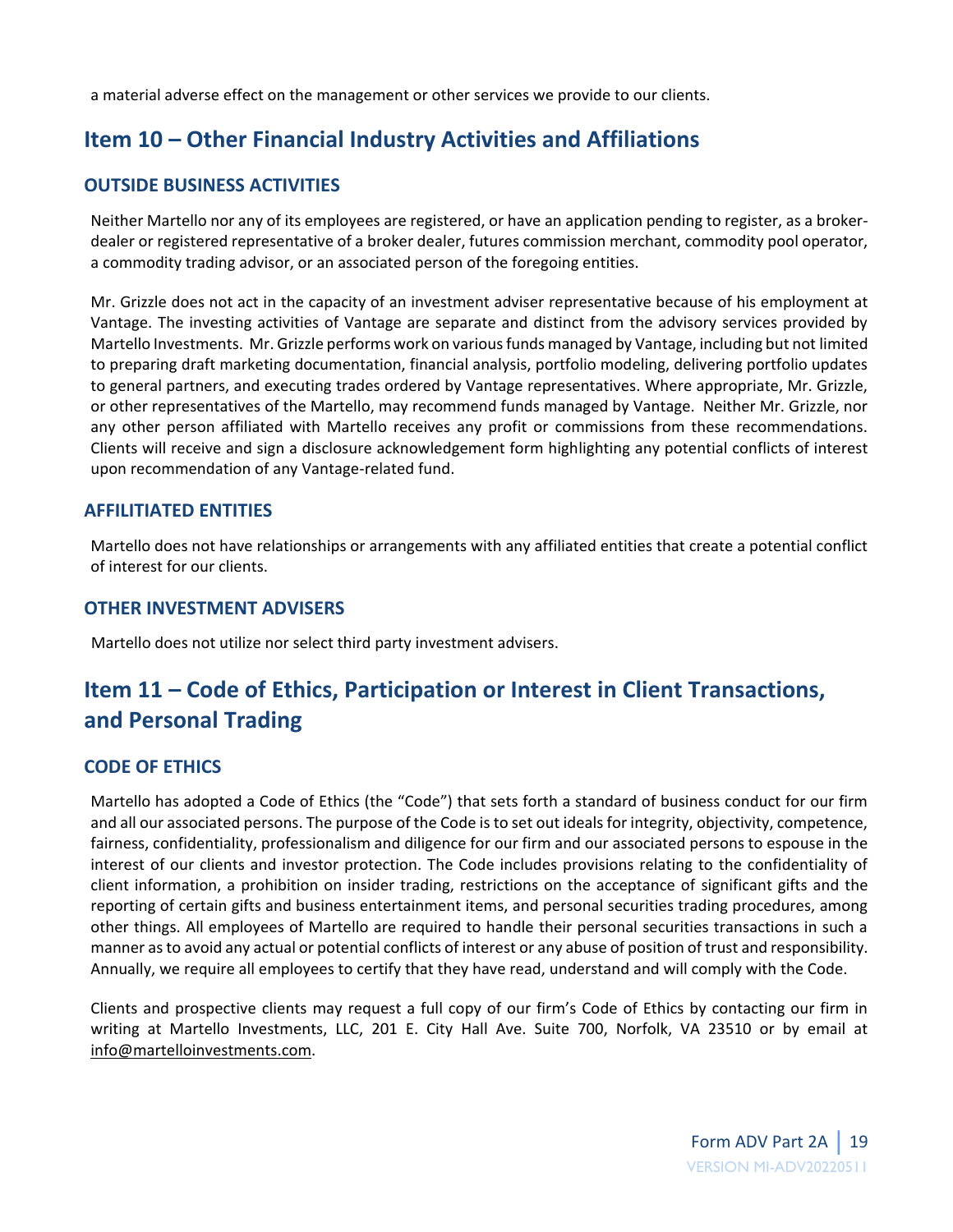### **PARTICIPATION OR INTEREST IN CLIENT TRANSACTIONS**

Martello and/or our advisors may invest in the same securities that are recommended to and/or purchased for our clients. Martello has adopted procedures designed to assure that the personal securities transactions, activities and interests of Martello and/or our advisors will not interfere with our ability to make investment decisions in the best interest of our clients. Our policies and procedures require that all employees of Martello submit reports of their personal account holdings and transactions to a qualified representative of our firm who will review these reports on a periodic basis to ensure that there is no apparent misuse of material, non-public information about our clients or their account holdings. All employees of our firm are also required to report any violations of our Code of Ethics.

### **PERSONAL TRADING**

Martello maintains and enforces written policies and procedures reasonably designed to prevent the misuse of material non-public information by our firm or any access persons of our firm with regards to their personal securities transactions. Personal trading activities are continually monitored to reasonably prevent conflicts of interest between our firm and our clients.

<span id="page-19-0"></span>From time to time, representatives of Martello may buy or sell securities for themselves at or around the same time as clients. This may provide an opportunity for representatives of Martello to buy or sell securities before or after recommending securities to clients resulting in representatives profiting off the recommendations they provide to clients. Such transactions may create a conflict of interest. While Martello will not discuss with clients each specific instance of trading at or around the same time as clients, the firm will document internally any transactions that would be construed as conflicts of interest. Moreover, Martello will, consistent with its fiduciary duty, act in the clients' best interest and will never engage in trading that operates to the client's disadvantage when representatives of Martello buy or sell securities at or around the same time as clients.

# **Item 12 – Brokerage Practices**

## **FACTORS USED TO SELECT CUSTODIANS AND/OR BROKER-DEALERS**

Custodians/broker-dealers will be recommended based on Martello's duty to seek "best execution," which is the obligation to seek to execute securities transactions for a client on terms that are the most favorable to the client under the circumstances. The client will not necessarily pay the lowest commission or commission equivalent, and Martello may also consider the market expertise and research access provided by the payment of commissions, including but not limited to access to written research, oral communication with analysts, admittance to research conferences and other resources provided by the brokers to aid in the research efforts of Martello. Martello will never charge a premium or commission on transactions, beyond the actual cost imposed by the broker-dealer/custodian. Martello recommends Charles Schwab & Co., Inc. Advisor Services, and Interactive Brokers.

In the event the client requests that Martello recommend a broker-dealer/custodian for execution and/or custodial services (exclusive of those clients that may direct Martello to use a specific broker-dealer/custodian), Martello generally recommends that investment management accounts be maintained at Charles Schwab.

Prior to engaging Martello to provide investment management services, the client will be required to enter into a formal Investment Advisory Agreement with Martello setting forth the terms and conditions under which Martello shall manage the client's assets, and a separate custodial/clearing agreement with each designated broker-dealer/custodian.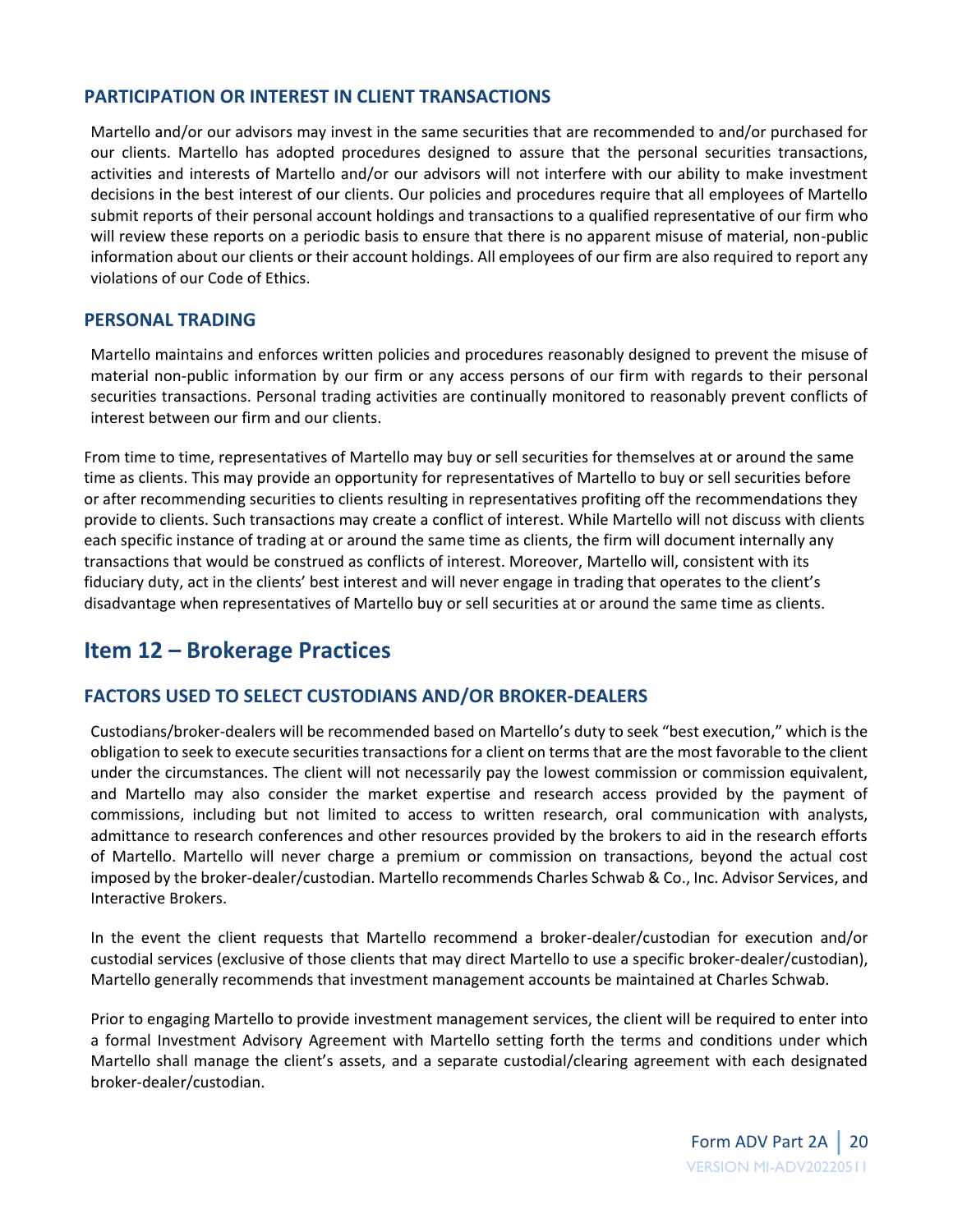#### **RESEARCH AND OTHER SOFT DOLLAR BENEFITS**

Martello has access to research, products, or other services from its broker/dealer in connection with client securities transactions ("soft dollar benefits") consistent with (and not outside of) the safe harbor contained in Section 28(e) of the Securities Exchange Act of 1934, as amended, and may consider these benefits in recommending brokers. There can be no assurance that any particular client will benefit from any particular soft dollar research or other benefits. Martello benefits by not having to produce or pay for the research, products or services, and Martello will have an incentive to recommend a broker dealer based on receiving research or services. Clients should be aware that Martello's acceptance of soft dollar benefits may result in higher commissions charged to the client. Martello may enter into soft dollar arrangements through which it may receive research, products, or other services from its broker/dealer or another third-party in connection with client securities transactions ("soft dollar benefits") within (but not outside of) the safe harbor contained in Section 28(e) of the Securities Exchange Act of 1934, as amended. There can be no assurance that any particular client will benefit from soft dollar research, whether or not the client's transactions paid for it, and Martello does not seek to allocate benefits to client accounts proportionate to any soft dollar credits generated by the accounts. Martello benefits by not having to produce or pay for the research, products or services, and Martello will have an incentive to recommend a broker dealer based on receiving research or services. Clients should be aware that Martello's acceptance of soft dollar benefits may result in higher commissions charged to the client.

### **BROKERAGE FOR CLIENT REFERRALS & DIRECTED BROKERAGE**

#### Brokerage for Client Referrals

Martello receives no referrals from a broker-dealer or third party in exchange for using that broker-dealer or third party.

#### Directed Brokerage

While Martello generally recommends that clients direct transactions through their respective custodian, we do not have discretionary authority to determine the broker-dealer to be used for the purchase or sale of securities for client accounts or the commission rates paid to a broker-dealer for client securities transactions.

In rare cases, Martello may utilize other broker-dealers when requested by the client. Clients of Martello must be aware that if they direct us to use a particular broker-dealer that it may limit our ability to achieve best execution or limit their participation in block trading. As a result, clients may pay higher commissions, have higher transaction costs, or receive less favorable prices. In situations where the client directs us to effect their transactions through a particular broker-dealer, we require such directions to be in writing.

By directing brokerage, Martello may be unable to achieve most favorable execution of client transactions which could cost clients' money in trade execution. Not all advisers require or allow their clients to direct brokerage.

#### **TRADE AGGREGATION**

Trade orders for the same security entered on behalf of more than one client will generally be aggregated pursuant to our firm's trade aggregation procedures. Investment decisions deemed appropriate for one client may also be deemed appropriate for other clients so that the same security may be purchased or sold at or about the same time for more than one client. When this is the case our firm may, but is not obligated to, aggregate similar trades for multiple clients and execute the trade as a single block.

When transactions are so aggregated, the securities purchased or sold will be allocated in a fair and equitable manner. Our trade allocation procedures seek to allocate investment opportunities among our clients in the fairest possible way taking into account their best interests. These procedures ensure that allocations do not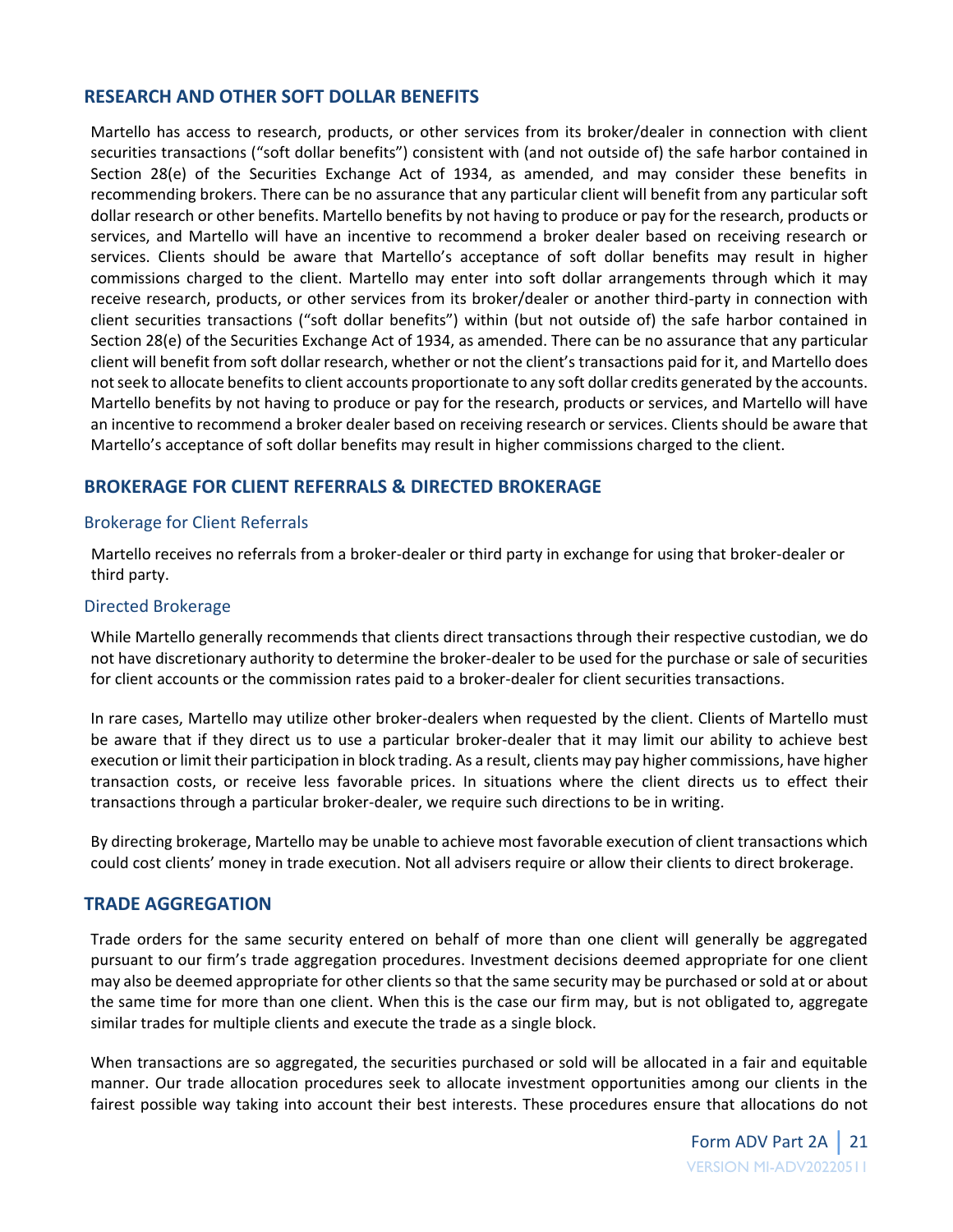involve a practice of favoring or discriminating against any client or group of clients. Transactions are usually aggregated to seek a more advantageous net price and/or to obtain better execution for all clients. Nevertheless, there is no assurance that the aggregation of transactions will benefit all clients equally, and in some instances combined orders could adversely affect the price or volume of a security. Also, it is possible that we may not aggregate trades in circumstances where it would be beneficial to do so.

In situations where our firm may not be able to aggregate trades, this may result in clients paying higher brokerage commissions because we did not aggregate orders to reduce transaction costs, or may result in some clients receiving less favorable prices because they did not participate in an aggregated order.

#### **TRADE ERRORS**

From time to time, our firm may make a trade error when servicing a client's account. When this occurs, we will correct the trade as soon as we discover the error. Trading errors will be corrected at no cost to clients. In most cases, we will correct trade errors via our executing broker-dealer's trade error desk. If there is a cost associated with this correction, such cost is borne by Martello and not the client. Note that we do not credit accounts for market losses unrelated to our error.

# <span id="page-21-0"></span>**Item 13 – Review of Accounts**

### **ACCOUNT REVIEWS**

Arthur Grizzle, Jr., CFA, managing partner and/or Charles Culver, managing partner and Chief Compliance Officer conduct account reviews on at least a quarterly basis for clients subscribed to our investment management services. The frequency of the review depends upon a variety of factors such as: the client's risk profile, activity in the account, economic and market conditions, and the client's preferences, if any. Additional reviews may be triggered by changes in the investment objectives or guidelines of a particular client or specific arrangements with the client.

All financial planning accounts are reviewed upon financial plan creation and plan delivery by Arthur Grizzle, Jr., CFA, managing partner and/or Charles Culver, managing partner and Chief Compliance Officer. There is only one level of review for financial plans, and that is the total review conducted to create the financial plan.

All clients are advised that it remains their responsibility to advise Martello of any changes in their investment objectives and/or financial situation. All clients (in person or via telephone) are encouraged to review investment objectives, account performance, previous recommendations, and make any necessary adjustments with Martello on an annual basis.

#### **ACCOUNT REPORTS**

Those clients to whom Martello provides investment management services receive at least quarterly reports from our firm summarizing their account(s) and investment results. Reports may be furnished in writing or electronically as requested by the client. Clients are urged to compare the account statements they receive from their custodian to any written reports received from our firm and inform us promptly of any discrepancies they observe.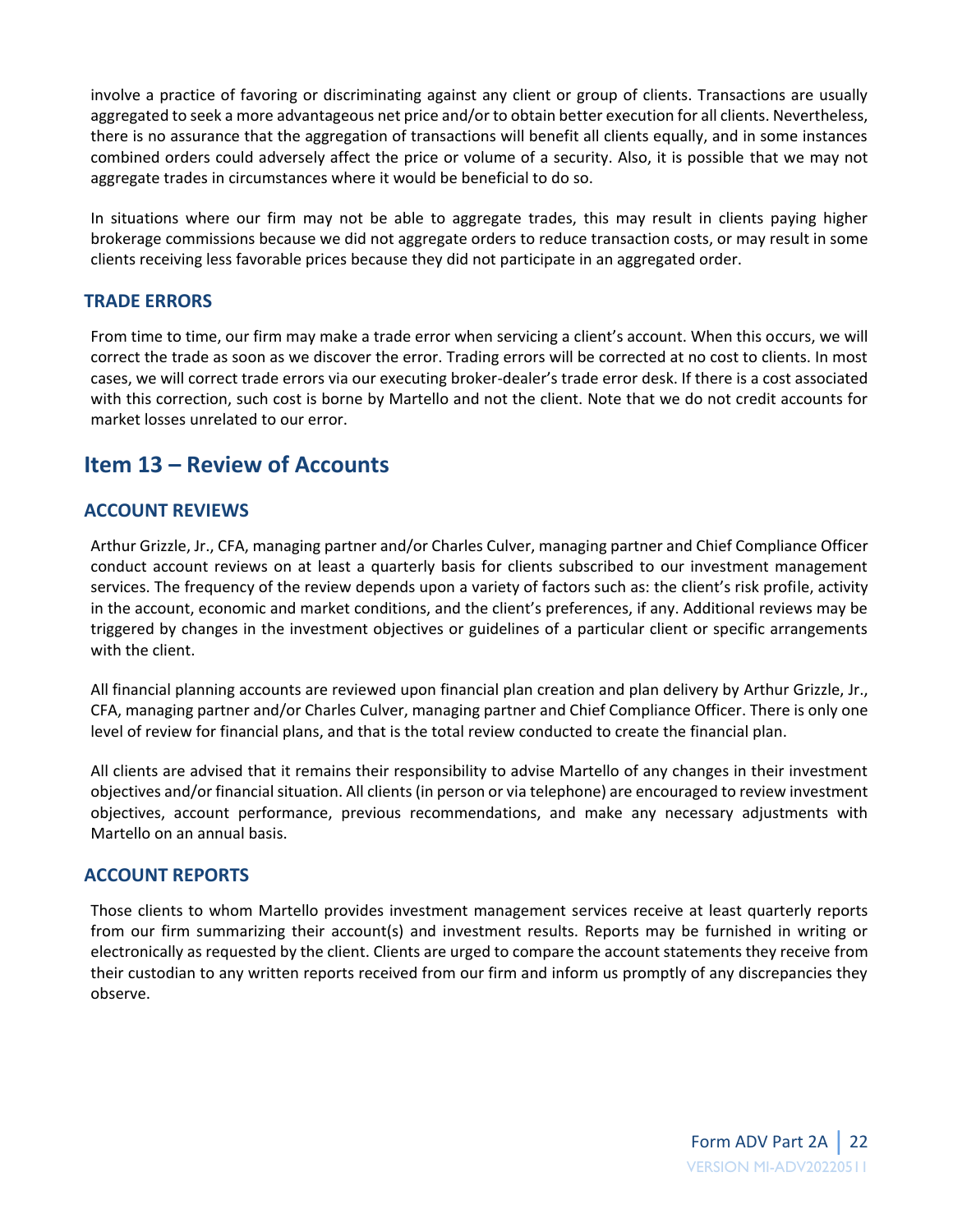# <span id="page-22-0"></span>**Item 14 – Client Referrals and Other Compensation**

### **CLIENT REFERRALS**

Martello will, via written arrangement, compensate third parties ("solicitors"), specifically CMG Capital Management Group and SmartAsset, for referring clients to Martello. All compensation with respect to the foregoing will be fully disclosed to each client to the extent required by applicable law, and all compensation is paid out of Martello's investment management fees. Specifically, Martello may pay the referring third party a one-time upfront fee, or Martello may pay the referring third party an ongoing fee in perpetuity. Martello will ensure each solicitor is properly registered in all appropriate jurisdictions. Our policy is to fully comply with the requirements of Rule 206(4)-3, under the Investment Advisers Act of 1940, as amended, and similar state rules, as applicable. The solicitor will provide each prospective client with a copy of the current version of this Brochure and a separate written disclosure statement disclosing the terms of the arrangement between Martello and the solicitor, including the compensation to be paid by Martello to the solicitor.

Martello may receive client referrals from Zoe Financial, Inc through its participation in Zoe Advisor Network (ZAN). Zoe Financial, Inc is independent of and unaffiliated with Martello and there is no employee relationship between them. Zoe Financial established the Zoe Advisor Network as a means of referring individuals and other investors seeking fiduciary personal investment management services or financial planning services to independent investment advisors. Zoe Financial does not supervise Martello and has no responsibility for the Martello's management of client portfolios or Martello's other advice or services. Martello pays Zoe Financial an on-going fee for each successful client referral. This fee is usually a percentage of the advisory fee that the client pays to Martello ("Solicitation Fee"). Martello will not charge clients referred through Zoe Advisor Network any fees or costs higher than its standard fee schedule offered to its clients. For information regarding additional or other fees paid directly or indirectly to Zoe Financial Inc, please refer to the Zoe Financial Disclosure and Acknowledgement Form.

Charles Schwab & Co., Inc. Advisor Services provides Martello with access to Charles Schwab & Co., Inc. Advisor Services' institutional trading and custody services, which are typically not available to Charles Schwab & Co., Inc. Advisor Services retail investors. These services generally are available to independent investment advisers on an unsolicited basis, at no charge to them so long as a total of at least \$10 million of the adviser's clients' assets are maintained in accounts at Charles Schwab & Co., Inc. Advisor Services. Charles Schwab & Co., Inc. Advisor Services includes brokerage services that are related to the execution of securities transactions, custody, research, including that in the form of advice, analyses and reports, and access to mutual funds and other investments that are otherwise generally available only to institutional investors or would require a significantly higher minimum initial investment. For Martello client accounts maintained in its custody, Charles Schwab & Co., Inc. Advisor Services generally does not charge separately for custody services but is compensated by account holders through commissions or other transaction-related or asset-based fees for securities trades that are executed through Charles Schwab & Co., Inc. Advisor Services or that settle into Charles Schwab & Co., Inc. Advisor Services accounts

Charles Schwab & Co., Inc. Advisor Services also makes available to Martello other products and services that benefit Martello but may not benefit its clients' accounts. These benefits may include national, regional or Martello specific educational events organized and/or sponsored by Charles Schwab & Co., Inc. Advisor Services. Other potential benefits may include occasional business entertainment of personnel of Martello by Charles Schwab & Co., Inc. Advisor Services personnel, including meals, invitations to sporting events, including golf tournaments, and other forms of entertainment, some of which may accompany educational opportunities. Other of these products and services assist Martello in managing and administering clients' accounts. These include software and other technology (and related technological training) that provide access to client account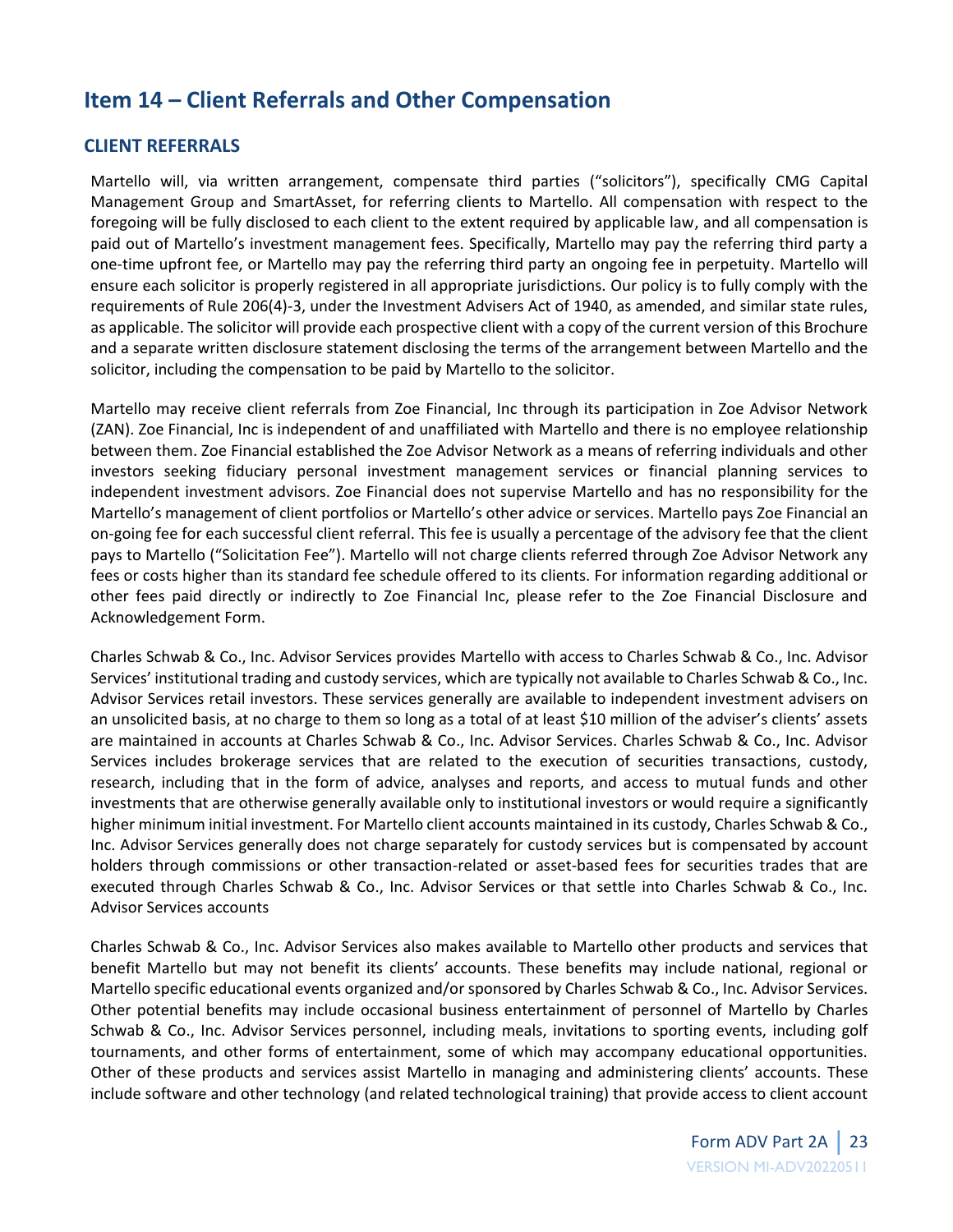data (such as trade confirmations and account statements), facilitate trade execution (and allocation of aggregated trade orders for multiple client accounts, if applicable), provide research, pricing information and other market data, facilitate payment of Martello's fees from its clients' accounts (if applicable), and assist with back-office training and support functions, recordkeeping and client reporting. Many of these services generally may be used to service all or some substantial number of Martello's accounts. Charles Schwab & Co., Inc. Advisor Services also makes available to Martello other services intended to help Martello manage and further develop its business enterprise. These services may include professional compliance, legal and business consulting, publications and conferences on practice management, information technology, business succession, regulatory compliance, employee benefits providers, and human capital consultants, insurance and marketing. In addition, Charles Schwab & Co., Inc. Advisor Services may make available, arrange and/or pay vendors for these types of services rendered to Martello by independent third parties. Charles Schwab & Co., Inc. Advisor Services may discount or waive fees it would otherwise charge for some of these services or pay all or a part of the fees of a third-party providing these services to Martello. Martello is independently owned and operated and not affiliated with Charles Schwab & Co., Inc. Advisor Services.

### **OTHER COMPENSATION**

As referenced in Item 12 above under the sub-heading "Research and Soft Dollar Benefits," Martello receives indirect economic benefits from certain broker-dealer/custodians in the form of support services and/or products.

Martello's clients do not pay more for investment transactions effected and/or assets maintained at these broker-dealers/custodians because of this arrangement. There is no corresponding commitment made by Martello to these broker-dealers/custodians or any other entity to invest any specific amount or percentage of client assets in any specific securities or other investment products because of the above arrangement.

# <span id="page-23-0"></span>**Item 15 – Custody**

## **CUSTODY OF CLIENT FUNDS AND SECURITIES**

When it deducts fees directly from client accounts at a selected custodian, Martello will be deemed to have limited custody of client's assets and must have written authorization from the client to do so. Clients will receive all account statements and billing invoices that are required in each jurisdiction, and they should carefully review those statements for accuracy

Martello does not maintain physical custody of its clients' assets. Client assets are typically held by a qualified custodian pursuant to a separate custody agreement.

Interactive Brokers, LLC (Interactive Brokers) and Charles Schwab & Co., Inc. Advisor Services (Charles Schwab) are the qualified custodians and maintain custody of client funds in separate brokerage account(s) for each client under the client's name.

With respect to Interactive Brokers, clients that take part in Interactive Brokers' automatic advisor fee billing function agree to quarterly fee schedules in advance and Interactive Brokers deducts fees automatically and remits funds to Martello. Martello does not submit bills to Interactive Brokers; rather, Interactive Brokers pays Martello on behalf of the client. Clients will be sent an invoice each time a fee is charged to their account(s). This invoice reflects the fee charged, the fee calculation methodology, and the period covered by the fee.

With respect to Charles Schwab & Co., Advisor Services (Charles Schwab), Martello shall have the ability to have its investment advisory fees for each client debited by the custodian on a quarterly basis. Clients are provided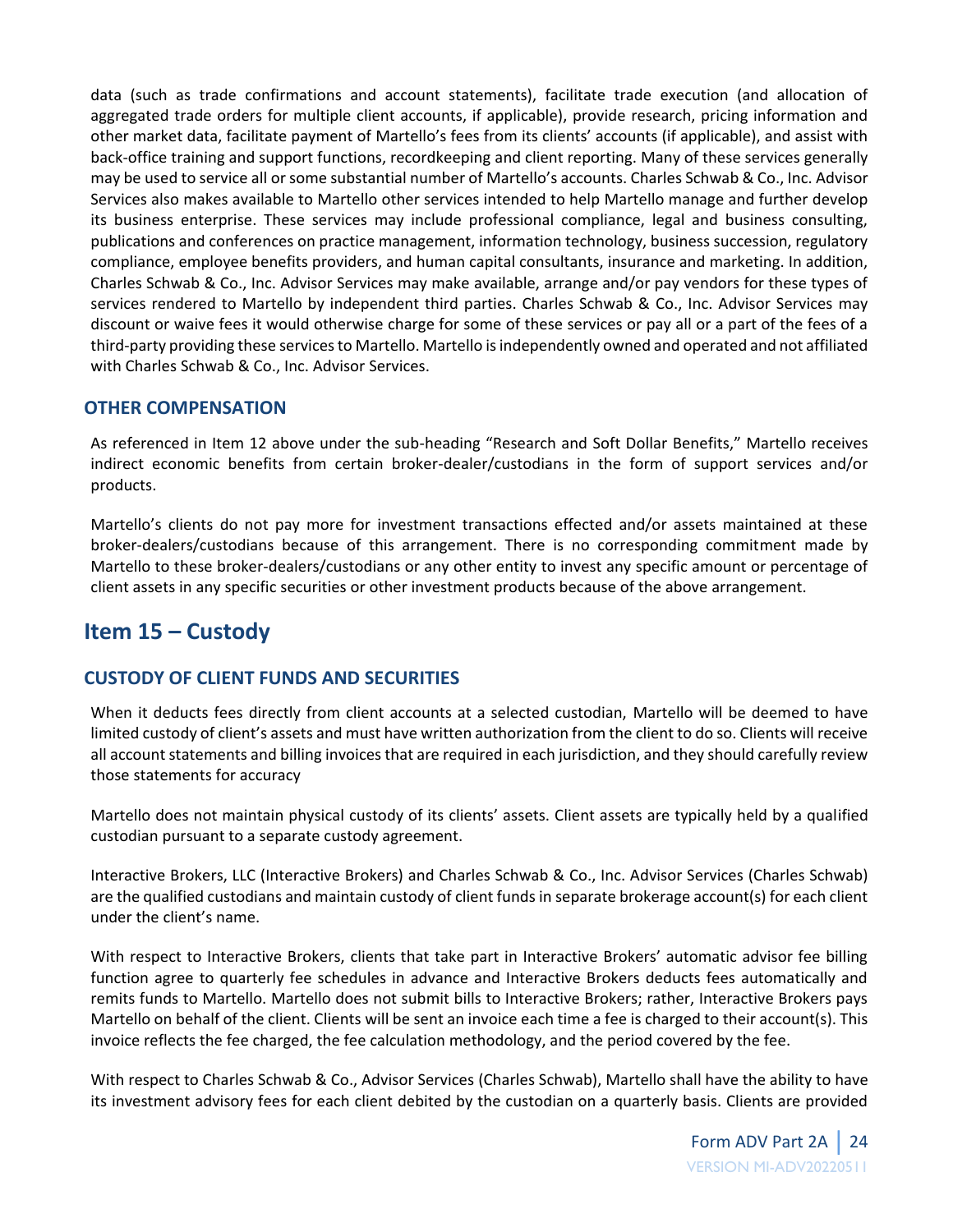with regular summary account statements directly from the broker-dealer/custodian for the client accounts. Clients will also receive a report from the custodian summarizing account activity no less than quarterly.

Martello personnel may assist the client in preparing paperwork to open a new brokerage account at any brokerdealer/custodian, but only the client is permitted to authorize, by their signature, the opening of the account.

To the extent that Martello provides clients with periodic account statements or reports, the client is urged to compare any statement or report provided by Martello with the account statements received from the account custodian. Charles Schwab does not verify the accuracy of Martello's advisory fee calculation.

Clients can access information concerning their account(s) and access (and generally change) the settings for their brokerage account online at the following websites for the respective custodians:

Interactive Brokers[: https://www.interactivebrokers.com](https://www.interactivebrokers.com/) Charles Schwab[: https://www.schwaballiance.com](https://www.schwaballiance.com/)

# <span id="page-24-0"></span>**Item 16 – Investment Discretion**

### **DISCRETIONARY AUTHORITY**

When Martello manages client securities portfolios on a discretionary basis, Martello is granted limited discretionary authority in writing by the client at the outset of the advisory relationship. This limited discretionary authorization, also known as an Investment Advisory Agreement, gives Martello the authority to manage the client's investment assets at our firm's sole discretion and without consulting with the client in advance, subject to the investment objectives, guidelines and restrictions set by the client. This authorization will remain in full force and effect until we receive a written termination notice from the client. Clients can, at any time, impose restrictions, in writing, on Martello's discretionary authority (e.g., limit the types/amounts of particular securities purchased for their account, exclude the ability to purchase securities with an inverse relationship to the market, limit or proscribe Martello's use of margin, etc.). Martello will also have discretionary authority to determine the securities to be bought or sold for a client's account and the amount of the securities to be bought or sold for a client's account.

In some instances, Martello's discretionary authority in making these determinations may be limited by conditions imposed by a client (in investment guidelines or objectives, or client instructions otherwise provided to Martello). Clients with discretionary accounts will execute a limited power of attorney to evidence discretionary authority. Clients may, but typically do not, impose restrictions in investing in certain securities or types of securities in accordance with their values or beliefs.

Clients who have engaged Martello for non-discretionary investment management services may limit our discretion to the price at which, or the time when, an order for the purchase or sale of a specified security shall be executed.

Martello does not have discretionary authority to determine what broker-dealer to use or the amount of commissions that are charged by the broker-dealer or custodian.

# <span id="page-24-1"></span>**Item 17 – Voting Client Securities**

## **AUTHORITY TO VOTE CLIENT PROXIES**

Martello does not accept authority from clients with respect to voting of proxies solicited by, or with respect to,

Form ADV Part 2A | <sup>25</sup> VERSION MI-ADV20220511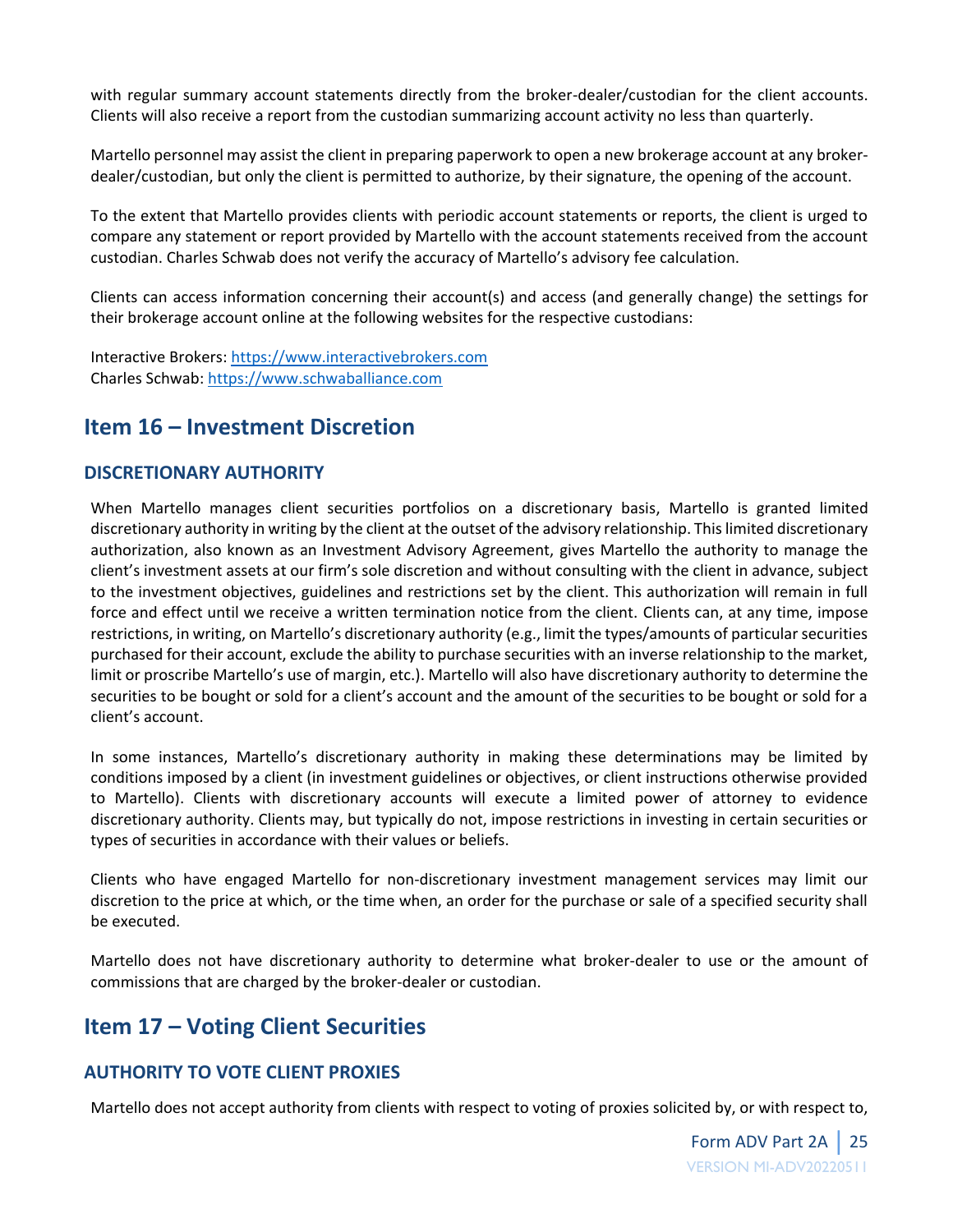the issuers of any securities held in client portfolios. The qualified custodian holding the client's assets will send all such proxy documents it receives to the client so that the client may take whatever action the client deems appropriate. Martello does not offer any consulting assistance regarding proxy issues to clients.

# <span id="page-25-0"></span>**Item 18 – Financial Information**

## **REQUIRED DISCLOSURES**

Martello neither requires nor solicits prepayment of more than \$500 in fees per client, six months or more in advance and therefore does not need to include a balance sheet with this brochure.

As previously discussed in this brochure, Martello may accept limited discretionary authority when providing investment management services if agreed upon in writing with the client.

Martello has no financial commitments that would impair our firm's ability to meet our contractual and fiduciary commitments to our clients. Martello has not been the subject of a bankruptcy proceeding.

# <span id="page-25-1"></span>**Item 19 – Requirements for State-Registered Advisers**

## **EXECUTIVE OFFICERS AND MANAGEMENT PERSONS**

### Charles Culver: Co-Founder

Charles Culver is Co-Founder and Head of Operations for Martello Investments. He is responsible for leading the firm's overall management and strategy and is involved in all aspects of the firm's portfolio management and advisory services.

Prior to co-founding Martello, Charles began his career at Vantage Consulting Group and over 14 years with the firm, ultimately held the position of Director of Technology. He was responsible for all technology related aspects of Vantage's operations and played key roles in asset management ventures and client relationships including institutional asset managers, a fund-of-emerging hedge funds, and a first-loss capital pool.

- Clemson University: B.S. in Computer Sciences with Minor in Business
- Certificate in Investment Performance Measurement CIPM® holder

### Arthur Grizzle: Co-Founder

Arthur Grizzle is Co-Founder and Chief Investment Officer of Martello Investments. Arthur guides the firm's overall investment strategy, develops and implements Martello's asset allocation models, supervises the firm's research efforts, and leads due diligence of alternative strategies.

Prior to co-founding Martello, Arthur served as an Associate Consultant and senior member of the investment team for Vantage Consulting Group, servicing institutional and ultra-high net worth clients. For Vantage's consulting clients, Arthur's responsibilities included portfolio analysis, risk monitoring, strategy recommendations, and leading the firm's research in alternative investments. He also served as Portfolio Manager for the Vantage Multi-Strat Fund and Tactical Fixed Income strategy.

- College of William & Mary's Mason School of Business: M.B.A.
- Rollins College: B.A. in International Relations
- Chartered Financial Analyst charter holder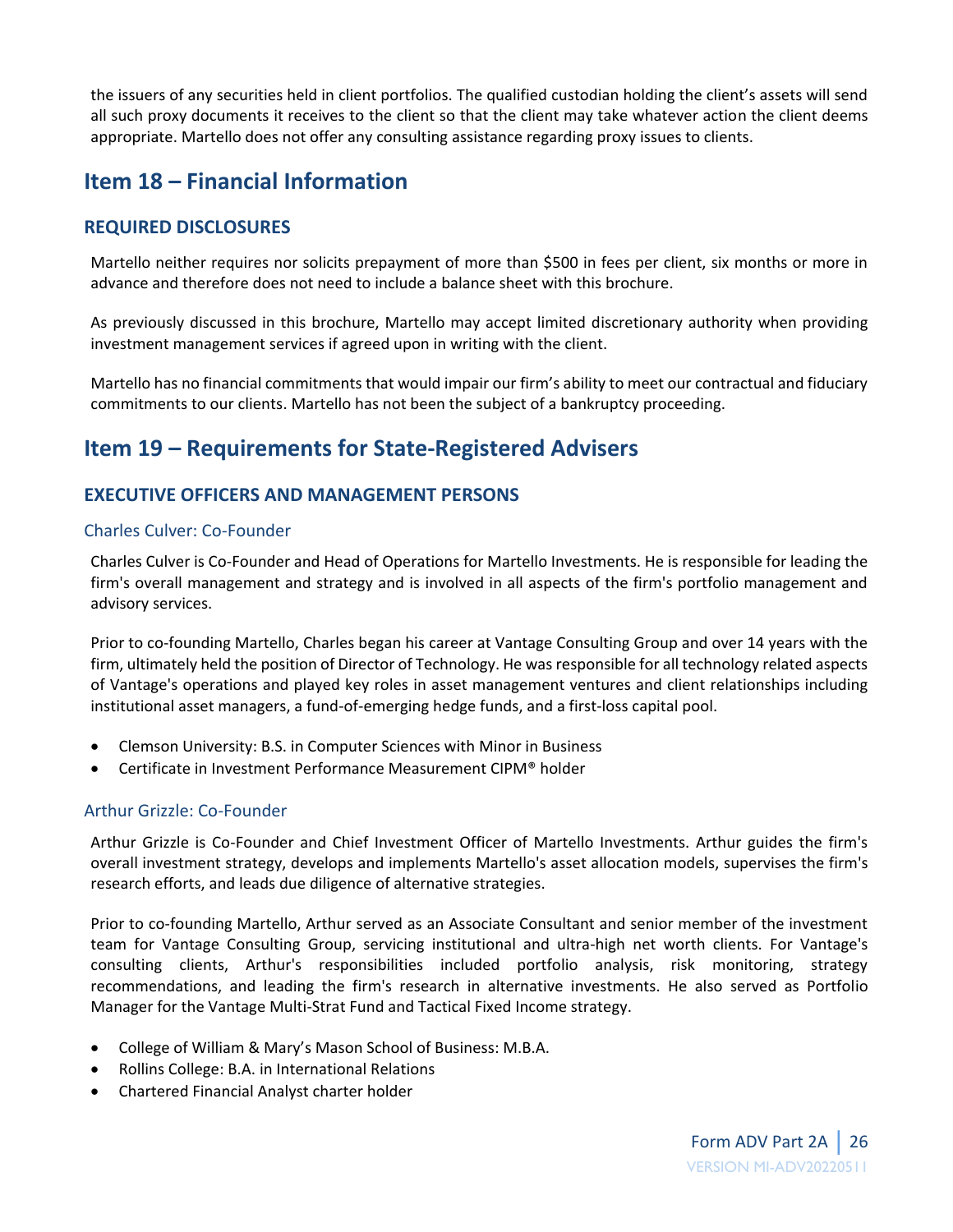### **OUTSIDE BUSINESS ACTIVITIES**

Mr. Grizzle consults with Vantage Consulting Group ("Vantage"), an unaffiliated registered investment adviser, and spends approximately 50% of his time performing this activity.

Mr. Culver is a Software Engineer for Bankers Healthcare Group, a direct lender that provides financing to licensed healthcare professionals. Bankers Healthcare Group accounts for 75% of Mr. Culver's income and time.

#### **PERFORMANCE-BASED FEES**

As described in Item 6, Martello does not accept performance-based fees, fees based on a share of capital gains on or capital appreciation of the assets of a client.

#### **LEGAL OR DISCIPLINARY EVENTS**

Neither Martello nor our management persons have been involved or been found liable in any arbitration claims alleging damages in excess of \$2,500 or been involved or been found liable in any civil, self-regulatory organization, or administration proceeding.

#### **ISSUERS OF SECURITIES**

Neither Martello nor our management persons have any relationships or arrangements with any issuers of securities.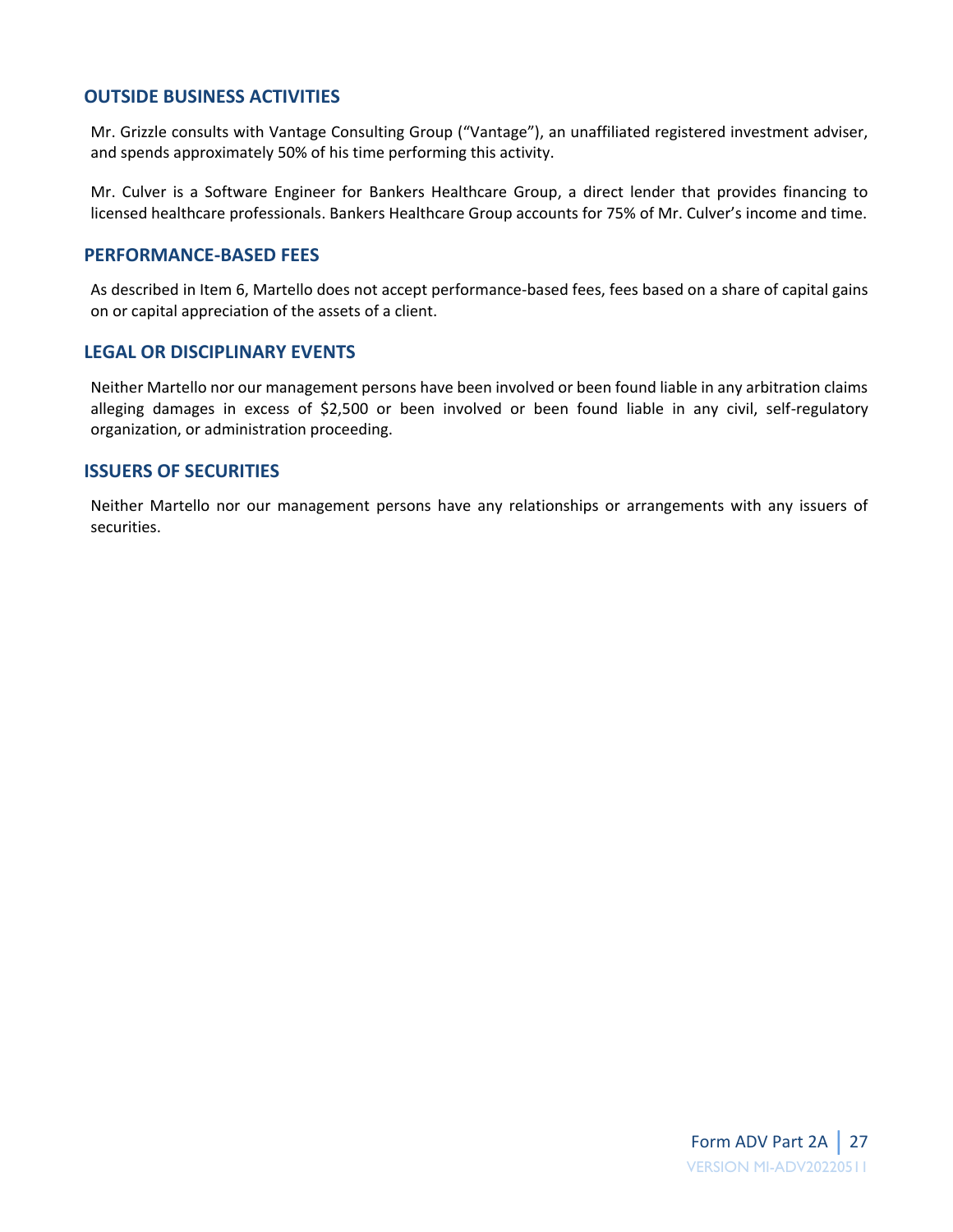

# Martello Investments, LLC

201 E. City Hall Ave, Suite 700 Norfolk VA 23510 (757) 337-3599 [www.martelloinvestments.com](http://www.martelloinvestments.com/) [info@martelloinvestments.com](mailto:info@martelloinvestments.com)

# May 11, 2022 Form ADV Part 2B: Brochure Supplement

This brochure supplement provides information about our supervised persons that supplements the Martello Investments, LLC Firm Brochure. You should have received a copy of that Brochure. Please contact our firm if you did not receive Martello Investments, LLC's Firm Brochure or if you have any questions about the contents of this supplement.

Additional information about the supervised persons mentioned in this brochure supplement is available on the SEC's website at www.adviserinfo.sec.gov.

SUPERVISED PERSONS: Charles Culver 05/11/2022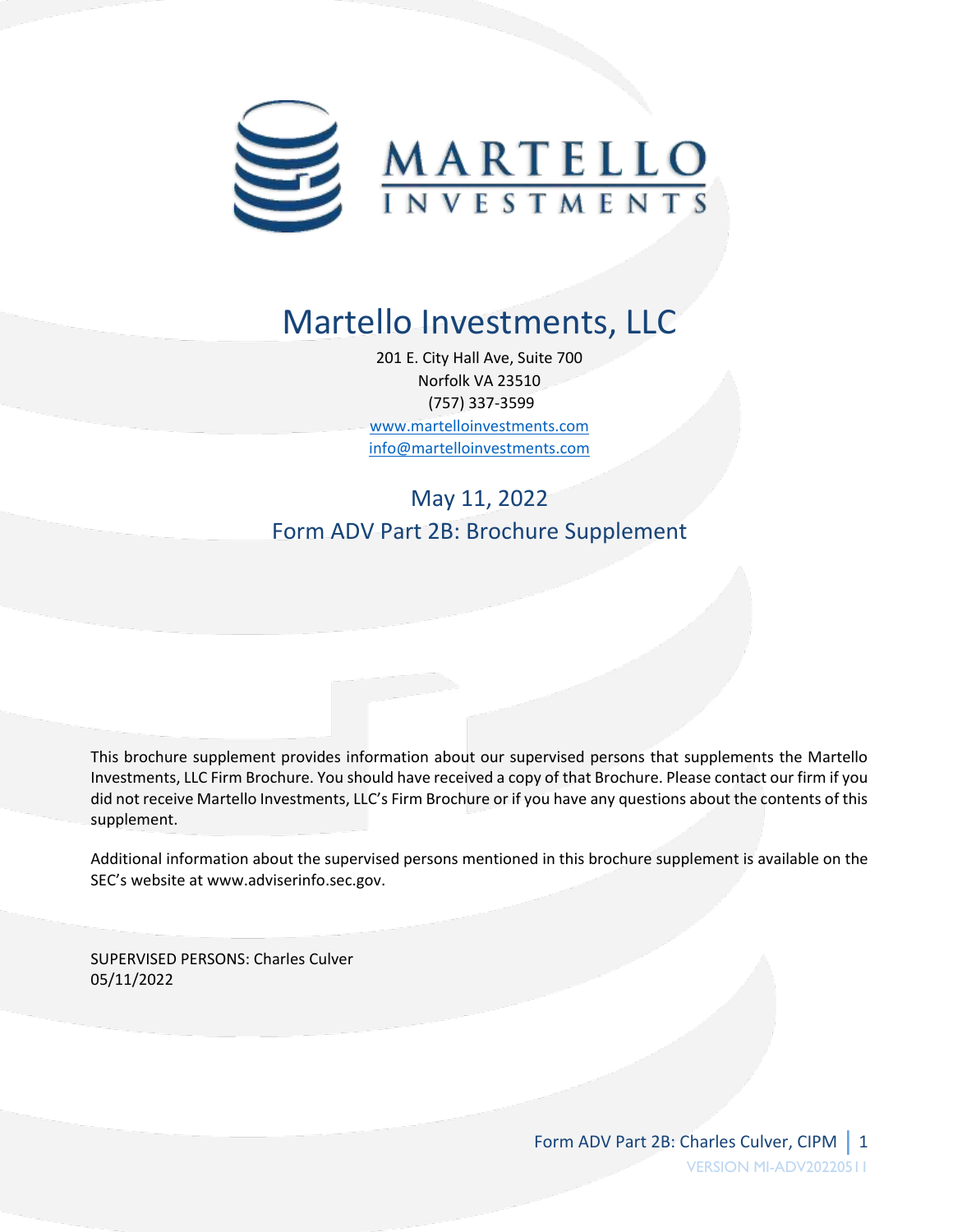### **EDUCATIONAL BACKGROUND AND BUSINESS EXPERIENCE**

**Name**: Charles Frederick Culver **Date of Birth:** 9/5/1981 **Education**: B.S. Computer Sciences/Minor in Business, 2004 Clemson University

#### **Experience:**

Managing Member; Martello Investments, LLC, 2017 – Present Software Engineer; Bankers Healthcare Group, 2021 – Present Software Engineer; StratusLIVE, 2018 – 2021 IT Director; Vantage Consulting Group, 2004 – 2017

CFP® - Certified Financial Planner

The individual has been certified for financial planning services in the United States by the Certified Financial Planner Board of Standards, Inc. ("CFP Board"). Therefore, the individual may be referred to as a CERTIFIED FINANCIAL PLANNER™ professional or a CFP® professional and may use these and CFP Board's other certification marks (the "CFP Board Certification Marks"). The CFP® certification is voluntary. No federal or state law or regulation requires financial planners to hold the CFP® certification. You may find more information about the CFP® certification at www.cfp.net.

CFP® professionals have met CFP Board's high standards for education, examination, experience, and ethics. To become a CFP® professional, an individual must fulfill the following requirements:

• Education – Earn a bachelor's degree or higher from an accredited college or university and complete CFP Board-approved coursework at a college or university through a CFP Board Registered Program. The coursework covers the financial planning subject areas CFP Board has determined are necessary for the competent and professional delivery of financial planning services, as well as a comprehensive financial plan development capstone course. A candidate may satisfy some of the coursework requirement through other qualifying credentials.

Examination – Pass the comprehensive CFP® Certification Examination. The examination is designed to assess an individual's ability to integrate and apply a broad base of financial planning knowledge in the context of real-life financial planning situations.

• Experience – Complete 6,000 hours of professional experience related to the personal financial planning process, or 4,000 hours of apprenticeship experience that meets additional requirements.

Ethics – Satisfy the Fitness Standards for Candidates for CFP® Certification and Former CFP® Professionals Seeking Reinstatement and agree to be bound by CFP Board's Code of Ethics and Standards of Conduct ("Code and Standards"), which sets forth the ethical and practice standards for CFP® professionals. Individuals who become certified must complete the following ongoing education and ethics requirements to remain certified and maintain the right to continue to use the CFP Board Certification Marks: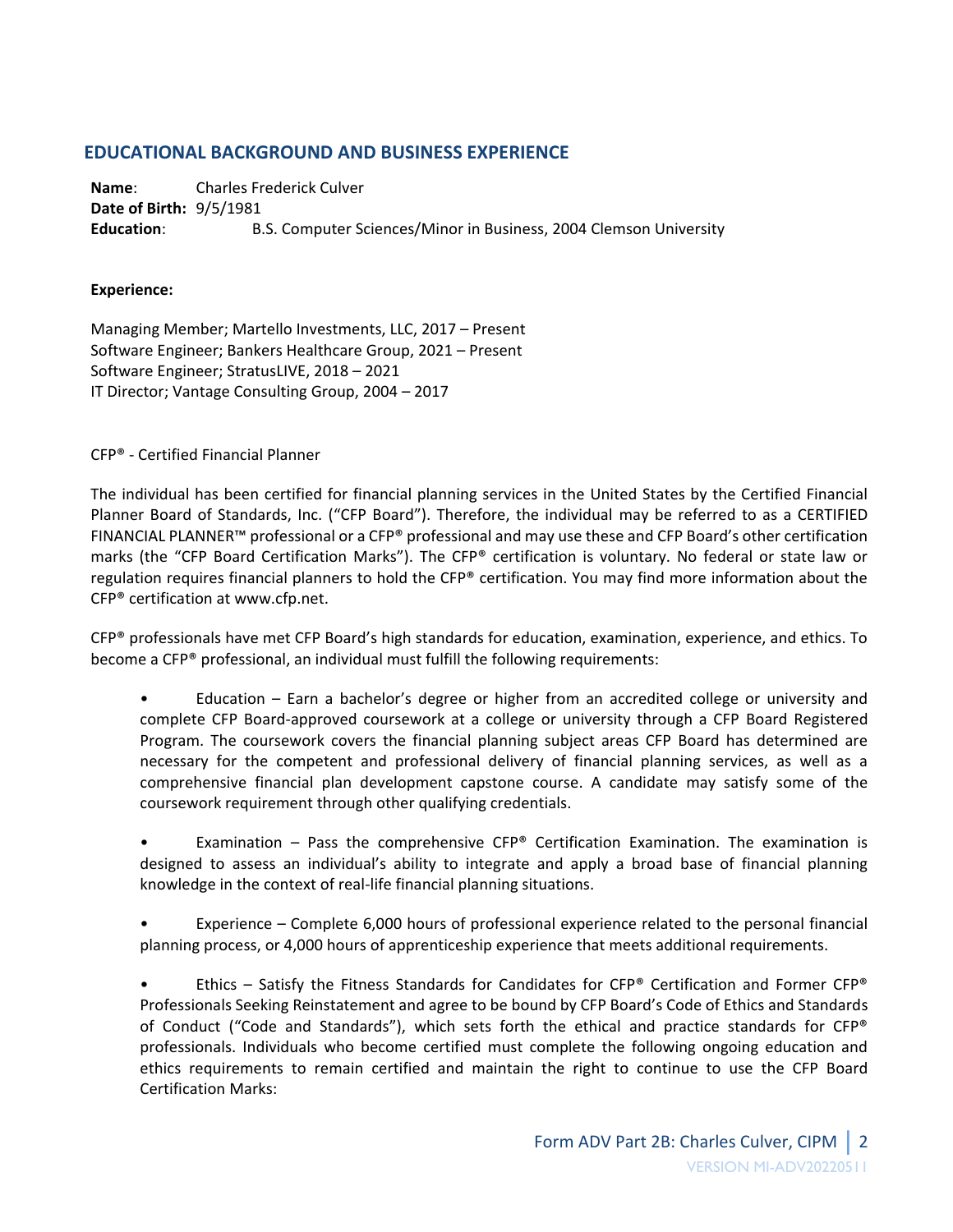• Ethics – Commit to complying with CFP Board's Code and Standards. This includes a commitment to CFP Board, as part of the certification, to act as a fiduciary, and therefore, act in the best interests of the client, at all times when providing financial advice and financial planning. CFP Board may sanction a  $CFP^{\circ}$  professional who does not abide by this commitment, but CFP Board does not guarantee a CFP $^{\circ}$ professional's services. A client who seeks a similar commitment should obtain a written engagement that includes a fiduciary obligation to the client.

• Continuing Education – Complete 30 hours of continuing education every two years to maintain competence, demonstrate specified levels of knowledge, skills, and abilities, and keep up with developments in financial planning. Two of the hours must address the Code and Standards.

#### **DISCIPLINARY INFORMATION**

Mr. Culver has not been involved in any legal or disciplinary events that would-be material to a client's or prospective client's evaluation of the integrity of our management.

### **OTHER BUSINESS ACTIVITIES**

Mr. Culver is a Software Engineer for Bankers Healthcare Group, a direct lender that provides financing to licensed healthcare professionals. Bankers Healthcare Group accounts for 75% of Mr. Culver's income and time. The conflict created by the amount of time Mr. Culver spends on this activity is mitigated by the flexible-nature of his work schedule allowing for work to be completed after-hours when and if necessary. As a result, Mr. Culver can accommodate advisory clients' needs as they arise during and outside trading hours.

#### **ADDITIONAL COMPENSATION**

Mr. Culver does not receive any additional compensation, apart from his regular salary and bonuses, that is based, all or in part, on the number or amount of sales, client referrals, or new accounts. Mr. Culver does not receive any economic benefit from anyone who is not a client for providing advisory services.

#### **SUPERVISION**

Charles Culver is the Chief Compliance Officer ("CCO") of our firm and as such has no internal supervision placed over him. He is, however, bound by our firm's Code of Ethics. Arthur Grizzle, Managing Member, shall be responsible for monitoring the advisory and personal trading activities of Mr. Culver. The CCO may be contacted at (757) 337-3599 or by email at [cculver@martelloinvestments.com.](mailto:cculver@martelloinvestments.com)

Mr. Culver and Mr. Grizzle are both directly involved in all client activities. As such, any advice Mr. Grizzle provides is discussed internally and agreed upon in advance. Likewise, any advice Mr. Culver provides is discussed internally and agreed upon in advance with Mr. Grizzle. Additionally, Mr. Culver and Mr. Grizzle both have access to and use e-mail monitoring tools to ensure the advice each provides over e-mail complies with all applicable laws and regulations.

#### **REQUIREMENTS FOR STATE-REGISTERED ADVISERS**

Mr. Culver not been involved or been found liable in any arbitration claims alleging damages in excess of \$2,500, in any civil, self-regulatory organization, or administration proceeding, or been subject of any bankruptcy petition.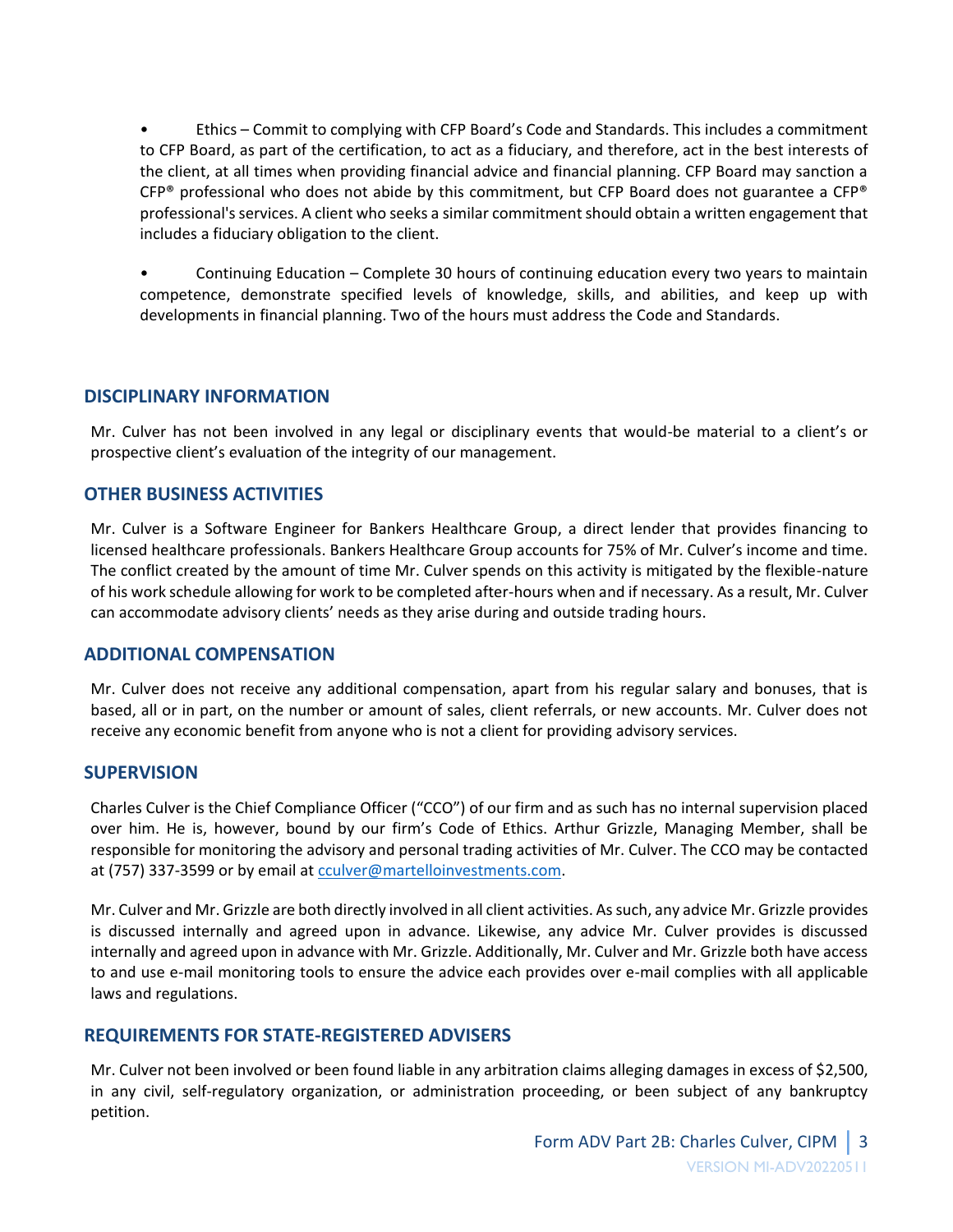

# Martello Investments, LLC

201 E. City Hall Ave, Suite 700 Norfolk VA 23510 (757) 337-3599 [www.martelloinvestments.com](http://www.martelloinvestments.com/) [info@martelloinvestments.com](mailto:info@martelloinvestments.com)

# May 11, 2022 Form ADV Part 2B: Brochure Supplement

This brochure supplement provides information about our supervised persons that supplements the Martello Investments, LLC Firm Brochure. You should have received a copy of that Brochure. Please contact our firm if you did not receive Martello Investments, LLC's Firm Brochure or if you have any questions about the contents of this supplement.

Additional information about the supervised persons mentioned in this brochure supplement is available on the SEC's website at www.adviserinfo.sec.gov.

SUPERVISED PERSONS: Arthur Grizzle 05/11/2022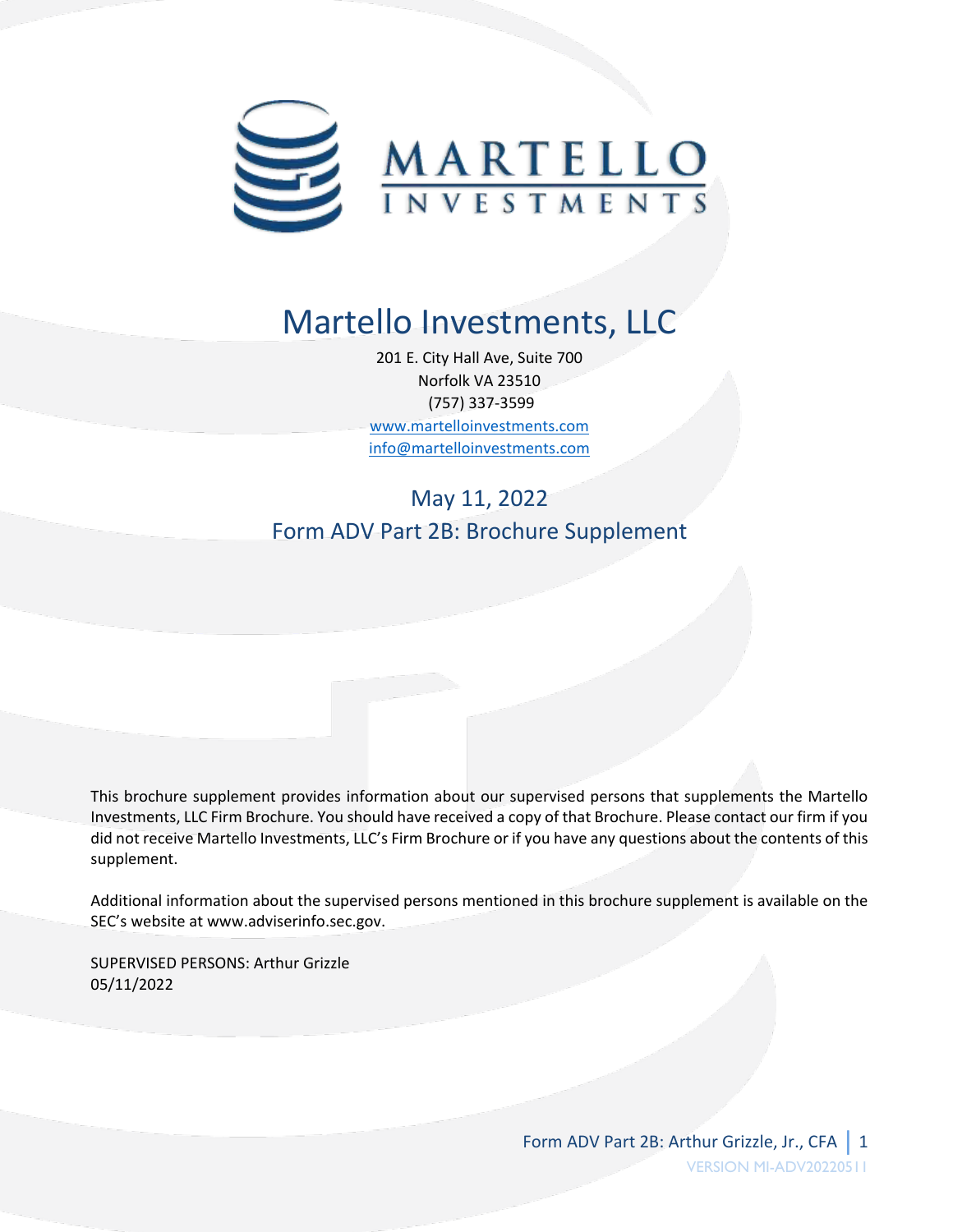#### **EDUCATIONAL BACKGROUND AND BUSINESS EXPERIENCE**

**Name**: Arthur Judson Grizzle, Jr., CFA® **Date of Birth:** 6/7/1989

**Education**: Chartered Financial Analyst®, 2016 CFA Institute

> Master of Business Administration (M.B.A.), 2012 College of William & Mary's Mason School of Business

B.A. International Relations, 2011 Rollins College

#### **Experience:**

Managing Member; Martello Investments, LLC, 2017 – Present

Consultant; Vantage Consulting Group, 2017 – Present Analyst; Vantage Consulting Group, 2012 - 2017

Chartered Financial Analyst® (CFA®). The CFA® charter is a globally respected, graduate-level investment credential established in 1962 and awarded by the CFA Institute — the largest global association of investment professionals. To earn the CFA® charter, candidates must: 1) pass three sequential, six-hour examinations; 2) have at least four years of qualified professional investment experience; 3) join CFA Institute as members; and 4) commit to abide by, and annually reaffirm, their adherence to the CFA Institute Code of Ethics and Standards of Professional Conduct. The CFA Institute Code of Ethics and Standards of Professional Conduct, enforced through an active professional conduct program, require CFA® charterholders to place their clients' interests ahead of their own; maintain independence and objectivity; act with integrity, maintain and improve their professional competence; and disclose conflicts of interest and legal matters. Passing the three CFA exams is a difficult feat that requires extensive study (successful candidates report spending an average of 300 hours of study per level). Earning the CFA® charter demonstrates mastery of many of the advanced skills needed for investment analysis and decision making in today's quickly evolving global financial industry.

The CFA® Program curriculum provides a comprehensive framework of knowledge for investment decision making and is firmly grounded in the knowledge and skills used every day in the investment profession. The three levels of the CFA® Program test a proficiency with a wide range of fundamental and advanced investment topics, including ethical and professional standards, fixed income and equity analysis, alternative and derivative investments, economics, financial reporting standards, portfolio management, and wealth planning. The CFA® Program curriculum is updated every year by experts from around the world to ensure that candidates learn the most relevant and practical new tools, ideas, and investment and wealth management skills to reflect the dynamic and complex nature of the profession.

#### **DISCIPLINARY INFORMATION**

Mr. Grizzle has not been involved in any legal or disciplinary events that would be material to a client's or prospective client's evaluation of the integrity of our management.